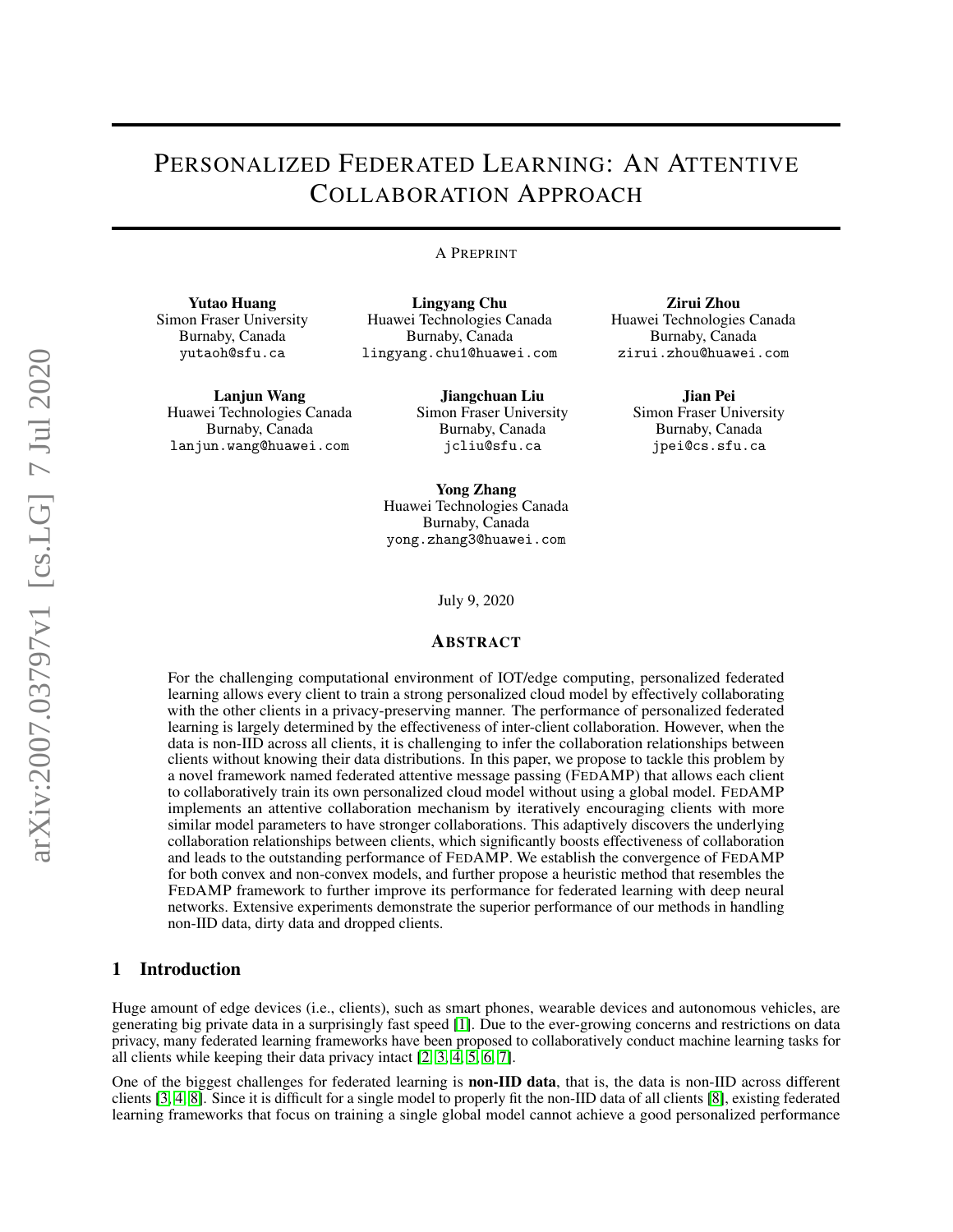on each of the clients. As a result, it is more reasonable to conduct **personalized federated learning**, such that every client can train a strong personalized model without leaking its private data by effectively collaborating with the other clients in a federated manner.

The performance of personalized federated learning is largely determined by the effectiveness of inter-client collaboration, which, however, is a challenging goal to optimize when the private data held by the clients is non-IID. Since the data distributions of two clients can either be similar or different, an effective inter-client collaboration should allow closely related clients with similar data distributions to have stronger collaboration than those with different data distributions. However, as illustrated later in Sec. [2,](#page-1-0) most existing methods [\[9,](#page-8-6) [10,](#page-8-7) [11,](#page-8-8) [12,](#page-8-9) [13,](#page-8-10) [14,](#page-8-11) [15,](#page-8-12) [16\]](#page-8-13) that produce personalized models by locally customizing a global model cannot effectively identify the underlying collaboration relationships between clients. This reduces the effectiveness of inter-client collaboration and largely limits the performance of personalized models.

In this paper, we tackle the challenging personalized federated learning problem by an attentive collaboration mechanism that adaptively discovers the underlying inter-client collaboration relationships to achieve outstanding personalized performance without using a global model. We make the following contributions. First, we propose a novel method named federated attentive message passing (FEDAMP) to realize the attentive collaboration mechanism. FEDAMP adopts an attention-inducing function to bind a **personalized cloud model** with each client's **local model**. In this way, the attentive collaboration can be easily conducted by iteratively passing strong model aggregation messages between similar local models and personalized cloud models. This discovers the underlying collaboration relationships between clients, and further boosts their collaboration effectiveness. Second, we prove the convergence of FEDAMP for both convex and non-convex models. **Third**, to further improve the practical performance of FEDAMP on clients using deep neural networks, we propose a heuristic method to avoid the scaling problem of high dimensional model parameters of clients by measuring their model similarity with cosine similarity. Last, we conduct extensive experiments to demonstrate the superior performance of the proposed methods in challenging federated learning settings, such as non-IID data, dropped clients and dirty data.

# <span id="page-1-0"></span>2 Related Works

Global federated learning. The goal of global federated learning is to learn a single global model that minimizes the empirical risk function over the union of the data across all clients. FedAvg [\[2\]](#page-7-1) trains local models of clients in parallel and produces a global model by simply averaging the parameters of local models. However, it has been empirically shown to diverge on non-IID data across clients [\[2,](#page-7-1) [3,](#page-8-0) [4\]](#page-8-1). To improve the robustness of FedAvg to non-IID data, FedProx [\[3\]](#page-8-0) adds a proximal term to keep local models close to the global model, and Zhao et al. [\[4\]](#page-8-1) globally share a small subset of data across all clients. For clients using deep neural networks, FedAtt [\[17\]](#page-8-14) aggregates local models into a global model by a layer-wise attention mechanism, PFNM [\[18\]](#page-8-15) addresses the invariance problem of fully connected feedforward networks by matching the neurons of client neural networks before averaging them, and FedMA [\[19\]](#page-8-16) further extends PFNM to more complicated deep neural networks by exploring the layers-wise invariance of CNNs and LSTMs. Most global federated learning methods use a single global model for all clients. However, when the data is non-IID across different clients, it will be difficult to converge to a good global model that achieves a good personalized performance on each of the clients [\[8\]](#page-8-5).

Local customization of a global model. The most practical way to build a personalized model for a client is to customize a global model by local fine-tuning [\[10,](#page-8-7) [11,](#page-8-8) [12,](#page-8-9) [20,](#page-8-17) [21,](#page-8-18) [22\]](#page-8-19), where the parameters of the global model are used as the initialization to train a personalized model on the local data of every client. Similarly, some meta learning methods [\[9,](#page-8-6) [15,](#page-8-12) [16,](#page-8-13) [23,](#page-8-20) [24,](#page-8-21) [25\]](#page-8-22) can be extended to build personalized models by adapting a trained global model on the local data of a client with a few fine-tuning steps [\[8\]](#page-8-5). Besides, model mixture methods [\[13,](#page-8-10) [14\]](#page-8-11) are also proposed to locally customize a global model for each client by linearly combining the global model and the client's latent local model. All these methods require a good global model for local customization. However, since the private data distributions of the clients are unknown, the global model is usually trained by taking equal or weighted contributions from all clients without considering their underlying collaboration relationships. This inevitably reduces the effectiveness of inter-client collaboration, and further degenerates the performance of personalized models when the data is non-IID.

Multi-Task Learning. Multi-task learning aims to train personalized models for multiple related tasks in a centralized manner by either assuming the structure of the relationships between tasks to be known apriori [\[26,](#page-9-0) [27,](#page-9-1) [28,](#page-9-2) [29\]](#page-9-3), or attempting to learn the relationships between tasks from data [\[30,](#page-9-4) [31,](#page-9-5) [32\]](#page-9-6). These methods focus on learning personalized models for different tasks, but ignore the data privacy of clients. Therefore, they are not applicable to federated learning. Distributed multi-task learning [\[33,](#page-9-7) [34,](#page-9-8) [35,](#page-9-9) [36\]](#page-9-10) tried to conduct multi-task learning when the data for each task is separately owned by different clients. While these methods have the potential to protect the data privacy of clients, they cannot robustly handle the unreliable operating environment of federated learning [\[37\]](#page-9-11). To tackle these challenges,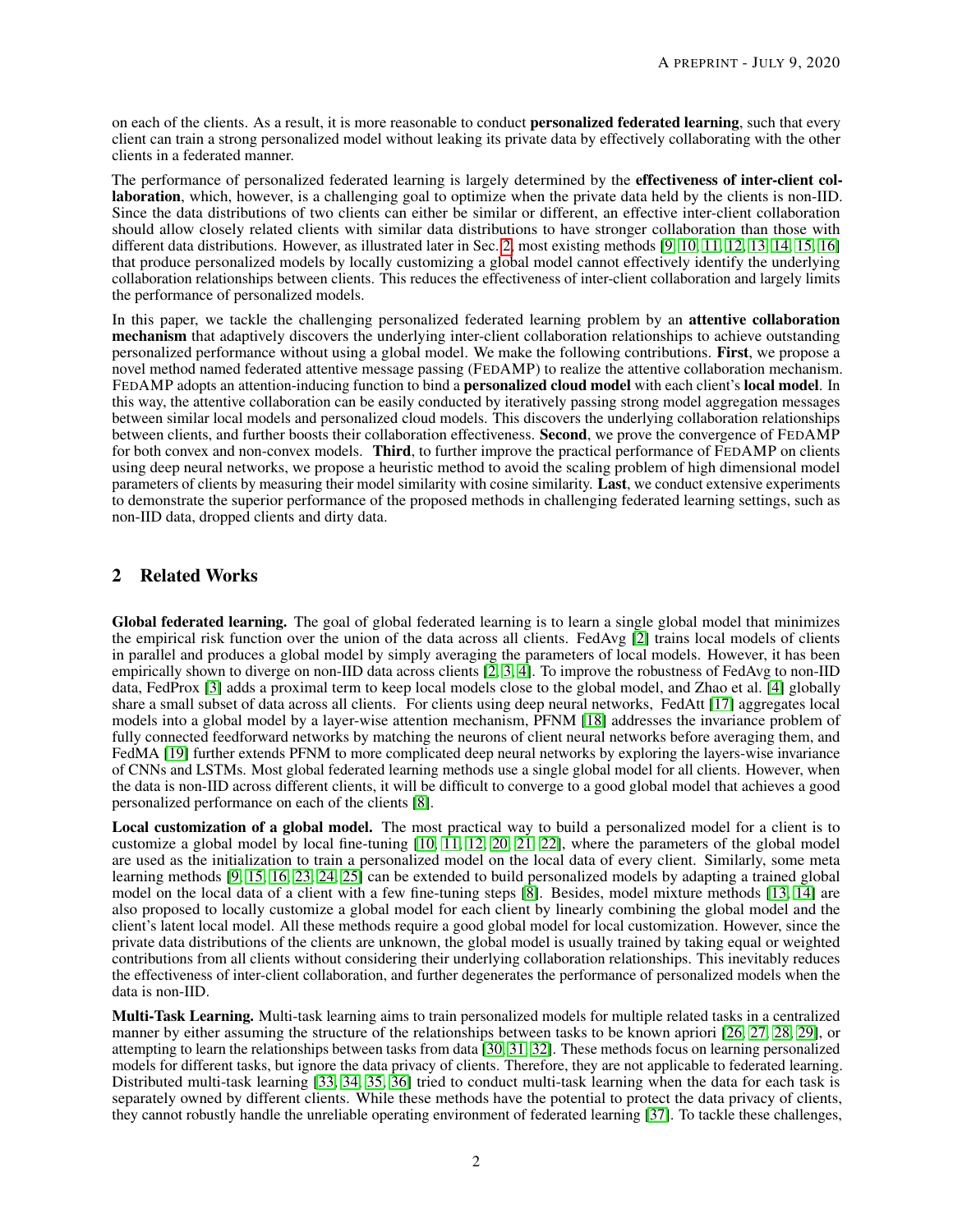Smith et al. [\[37\]](#page-9-11) extend distributed multi-task learning to federated learning by a primal-dual optimization method,which, however, is not applicable to deep neural networks because strong duality is no longer guaranteed.

# 3 Personalized Federated Learning

In this section, we illustrate how to tackle the **personalized federated learning problem**, where a set of clients, each owning a personalized model and a set of private data collected from distinct distributions, attempt to train their personalized models by effectively collaborating with each other in a privacy-preserving manner under the coordination of a service provider [\[4,](#page-8-1) [8\]](#page-8-5). We first introduce how to tackle this problem by a general framework named FEDAMP in Sec. [3.1,](#page-2-0) then we discuss a specific instantiation of FEDAMP as well as a practical heuristic extension called HEURFEDAMP in Sec. [3.2](#page-4-0) and Sec. [3.3,](#page-5-0) respectively. Last, we prove the convergence of FEDAMP for both convex and non-convex local models in Sec. [3.4.](#page-5-1)

#### <span id="page-2-0"></span>3.1 Federated Attentive Message Passing

Federated attentive message passing (FEDAMP) is a general framework to tackle the personalized federated learning problem. The key idea is to iteratively encourage clients with similar model parameters to have much stronger collaboration than clients with dissimilar ones, such that, we can adaptively discover the underlying collaboration relationships between clients, and further boosts their collaboration effectiveness. Specifically, FEDAMP promotes effective inter-client collaboration by realizing an **attentive collaboration mechanism** that iteratively encourages clients with more similar model parameters to have stronger collaborations.

For a personalized federated learning system of m clients, we denote by  $w_i \in \mathbb{R}^d$ ,  $i \in \{1, ..., m\}$ , the parameters of the local model of the *i*-th client, and by  $F_i : \mathbb{R}^d \to \mathbb{R}$  the training objective function of the *i*-th client. We will illustrate how to derive the personalized cloud model for each client later in this subsection. Inspired by several widely adopted formulations in multi-task learning [\[38,](#page-9-12) [39\]](#page-9-13), we formulate the personalized federated learning problem as

<span id="page-2-1"></span>
$$
\min_{w_1,...,w_m} \left\{ \mathcal{G}(w_1,...,w_m) := \sum_{i=1}^m F_i(w_i) + \lambda \cdot \sum_{i < j}^m D(w_i, w_j) \right\},\tag{1}
$$

where the first term is the training loss of the local models of all clients,  $\lambda > 0$  is a regularization parameter, and  $D(\cdot, \cdot)$  is a regularization function to measure the difference between its inputs. Here, the formulation in [\(1\)](#page-2-1) is a general form that represents a class of objective functions for different user-specified functions  $D$ . The second term of  $(1)$  will enforce the attentive collaboration mechanism if  $D$  is properly chosen to be an **attention-inducing function** defined as follows.

<span id="page-2-3"></span>**Definition 1** We say that D is an attention-inducing function if  $D(x, y) = A(||x - y||^2)$  for some nonlinear function  $\mathcal{A} : [0, \infty) \to \mathbb{R}$  *satisfying* 

- *(i)* A *is increasing and concave on*  $[0, \infty)$  *with*  $A(0) = 0$ ;
- *(ii)* A *is continuously differentiable on*  $(0, \infty)$  *and*  $\lim_{t\to 0^+} A'(t) = a$  *for some*  $a < \infty$ *.*

As illustrated later in this subsection, the attention-inducing function  $D$  is the key to inducing the attentive collaboration mechanism.

We propose to tackle the problem formulated in [\(1\)](#page-2-1) by a novel algorithm named FEDAMP, which is powered by an incremental-type optimization method ([\[40\]](#page-9-14)) and is carefully deployed on the client-sever system to fit the privacypreserving requirement of personalized federated learning.

Specifically, FEDAMP optimizes the  $\mathcal{G}(w_1, \ldots, w_m)$  in [\(1\)](#page-2-1) by alternatively optimizing its two components, denoted by  $\mathcal{F}(W) := \sum_{i=1}^m F_i(w_i)$  and  $\mathcal{D}(W) := \sum_{i \leq j}^m D(w_i, w_j)$ , where  $W = [w_1, \dots, w_m]$  is a d-by-m dimensional matrix whose columns  $(w_1, \ldots, w_m)$  are the model parameters for the **local models** of the clients  $(1, \ldots, m)$ , respectively.

Denote by  $W^{k-1} = [w_1^k, \dots, w_m^k]$  the iterate in the k-th iteration, we first apply a gradient descent step to  $D$  to compute an intermediate variable

<span id="page-2-4"></span><span id="page-2-2"></span>
$$
U^k = W^{k-1} - \alpha_k \nabla \mathcal{D}(W^{k-1}),\tag{2}
$$

where  $\alpha_k > 0$  is the step size, and  $U^k = [u_1^k, \dots, u_m^k]$  is a d-by-m dimensional matrix whose columns  $(u_1^k, \dots, u_m^k)$ are the model parameters for the **personalized cloud models** of the clients  $(1, \ldots, m)$ , respectively. Then, we use  $U^k$ as the prox-center and apply a proximal point step [\[41\]](#page-9-15) to compute the next iterate

$$
W^{k} = \underset{W}{\text{arg min}} \ \mathcal{F}(W) + \frac{\lambda}{2\alpha_{k}} \|W - U^{k}\|^{2}.
$$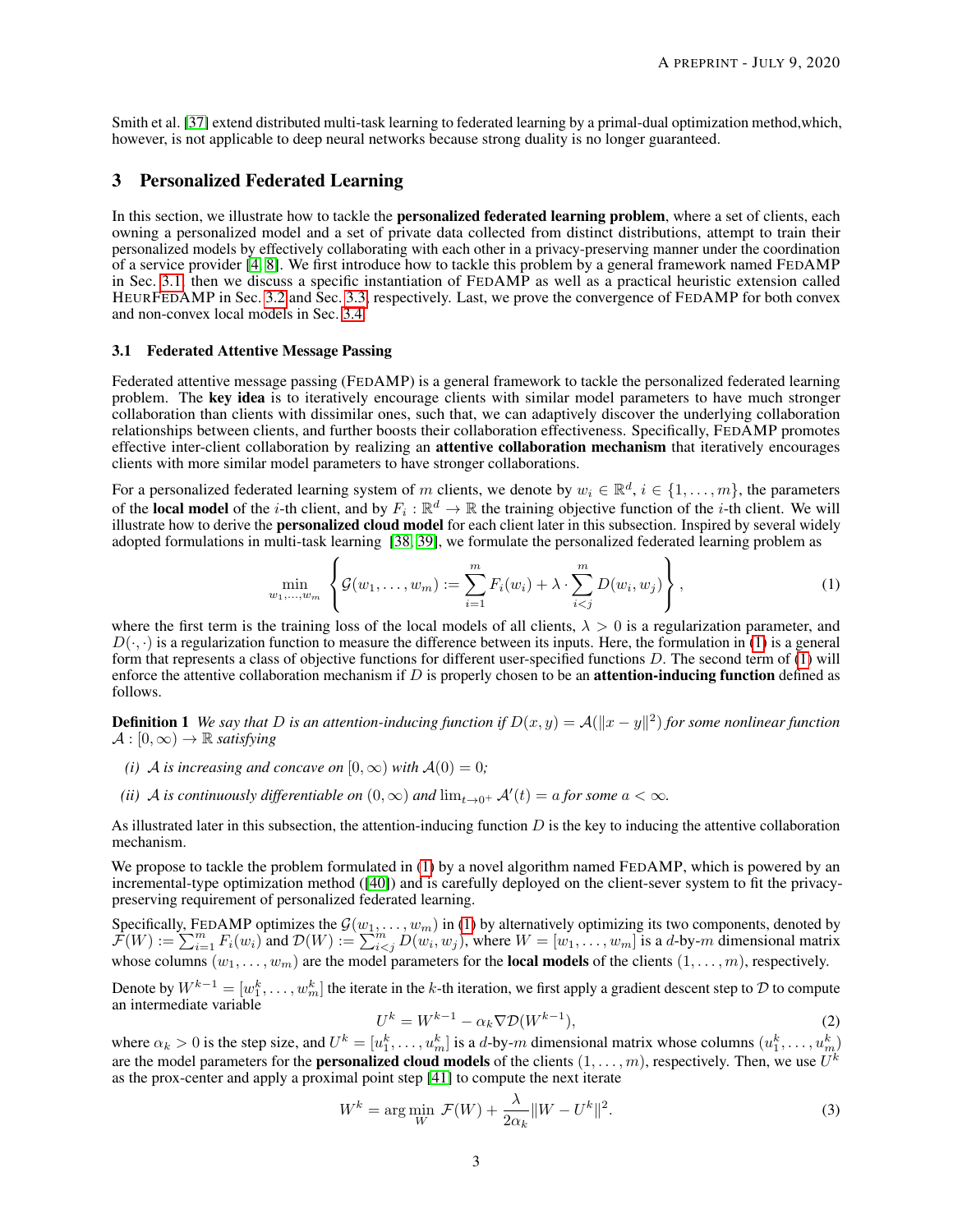| Algorithm 1: Federated Attentive Message Passing (FEDAMP) |  |  |  |
|-----------------------------------------------------------|--|--|--|
|                                                           |  |  |  |

**Input:** The number of clients m, initial models  $(w_1^0, \ldots, w_m^0)$ , total communication rounds K, gradient descent step sizes  $\{\alpha_k\}$ , parameters  $\{\beta_k\}$  for local training

1 for  $k = 1, 2, ..., K$  do

- 2 Server computes the personalized cloud models  $(u_1^k, \ldots, u_m^k)$  by [\(4\)](#page-3-0)
- 3 Server sends each  $u_i^k$  to client i
- 4 Clients perform local training and update the models  $(w_1^k, \ldots, w_m^k)$  by [\(5\)](#page-3-1)
- 5 Server collects the updated models  $(w_1^k, \ldots, w_m^k)$
- <span id="page-3-2"></span>6 end

This procedure terminates at some iteration  $K$  that is prescribed as the maximum number of iterations. We provide the non-asymptotic convergence guarantee of this optimization algorithm in Sec. [3.4.](#page-5-1)

Algorithm [1](#page-3-2) summarizes how FEDAMP deploys the above optimization method on a client-server platform to conduct personalized federated learning.

**First**, the iteration of FEDAMP starts with an initial guess of the model parameters, denoted by  $(w_1^0, \ldots, w_m^0)$ . These parameters are first obtained by separately pre-training the personalized models of each client using their local data, and then collected and stored on the server.

**Second**, at the k-th communication round, the server computes a set of personalized cloud models  $(u_1^k, \dots, u_m^k)$  by [\(2\)](#page-2-2). Since  $\mathcal{D}(W) = \sum_{i < j}^m D(w_i, w_j)$  and the function D is an attention-inducing function in Definiti equivalently written as

<span id="page-3-0"></span>
$$
u_i^k = \left(1 - \alpha_k \sum_{j \neq i}^m \mathcal{A}'\left(\|w_i^{k-1} - w_j^{k-1}\|^2\right)\right) \cdot w_i^{k-1} + \alpha_k \sum_{j \neq i}^m \mathcal{A}'\left(\|w_i^{k-1} - w_j^{k-1}\|^2\right) \cdot w_j^{k-1}
$$
(4)

for all  $i \in \{1, \ldots, m\}$ , where  $u_i^k$  is simply a weighted average of  $(w_1^{k-1}, \ldots, w_m^{k-1})$ .

**Third**, the server sends each personalized cloud model  $u_i^k$  to client i and requests it to perform local training with the knowledge of  $u_i^k$ . Following [\(3\)](#page-2-4), client i computes an updated local model  $w_i^k$  by

<span id="page-3-1"></span>
$$
w_i^k = \arg\min_{w \in \mathbb{R}^d} F_i(w) + \frac{1}{2\beta_k} \|w - u_i^k\|^2
$$
\n(5)

with  $\beta_k = \alpha_k/\lambda$ , where  $\lambda$  is the regularization parameter in [\(1\)](#page-2-1).

**Last**, the server collects the updated local models  $(w_1^k, \ldots, w_m^k)$  and the system enters the  $(k+1)$ -th communication round. When FEDAMP terminates at the K-th round for some user-specified K, each client i holds a pair of  $u_i^K$  and  $w_i^K$ , which can both be used for personalied inference tasks.

Now we discuss why FEDAMP can be viewed as a message passing approach that realizes the attentive collaboration mechanism without infringing the data privacy of all clients.

First of all, since FEDAMP never transfers the private data of any client, the data privacy of all clients is kept intact during the entire training process.

**Second**, FEDAMP is a message passing approach. We can observe from [\(4\)](#page-3-0) that the cloud model  $u_i^k$  can be rewritten in the following form

<span id="page-3-5"></span>
$$
u_i^k = \xi_{i,1} w_1^{k-1} + \dots + \xi_{i,m} w_m^{k-1}
$$
 (6)

where  $\xi_{i,1} + \cdots + \xi_{i,m} = 1$ , and  $(\xi_{i,1},\ldots,\xi_{i,m})$  are linear combination weights for the client model parameters  $(w_1^{k-1}, \ldots, w_m^{k-1})$ . Obviously, the client model parameters  $(w_1^{k-1}, \ldots, w_m^{k-1})$  can be viewed as the **messages** that are **passed** from all clients to the *i*-th client, and the model parameters  $u_i^k$  of client *i*'s personalized cloud model is a weighted aggregation of the messages received from all clients. As a result, FEDAMP is a message passing approach that conducts inter-client collaboration by passing messages between local models and personalized cloud models.

Last, FEDAMP realizes the attentive collaboration mechanism. To see this, we rewrite [\(4\)](#page-3-0) as

<span id="page-3-4"></span>
$$
u_i^k = \tau_{k,i} w_i^{k-1} + (1 - \tau_{k,i}) z_i^{k-1}, \tag{7}
$$

<span id="page-3-3"></span>where

$$
z_i^{k-1} = \frac{\sum_{j \neq i}^m \mathcal{A}'(\|w_i^{k-1} - w_j^{k-1}\|^2) \cdot w_j^{k-1}}{\sum_{j \neq i}^m \mathcal{A}'(\|w_i^{k-1} - w_j^{k-1}\|^2)},\tag{8}
$$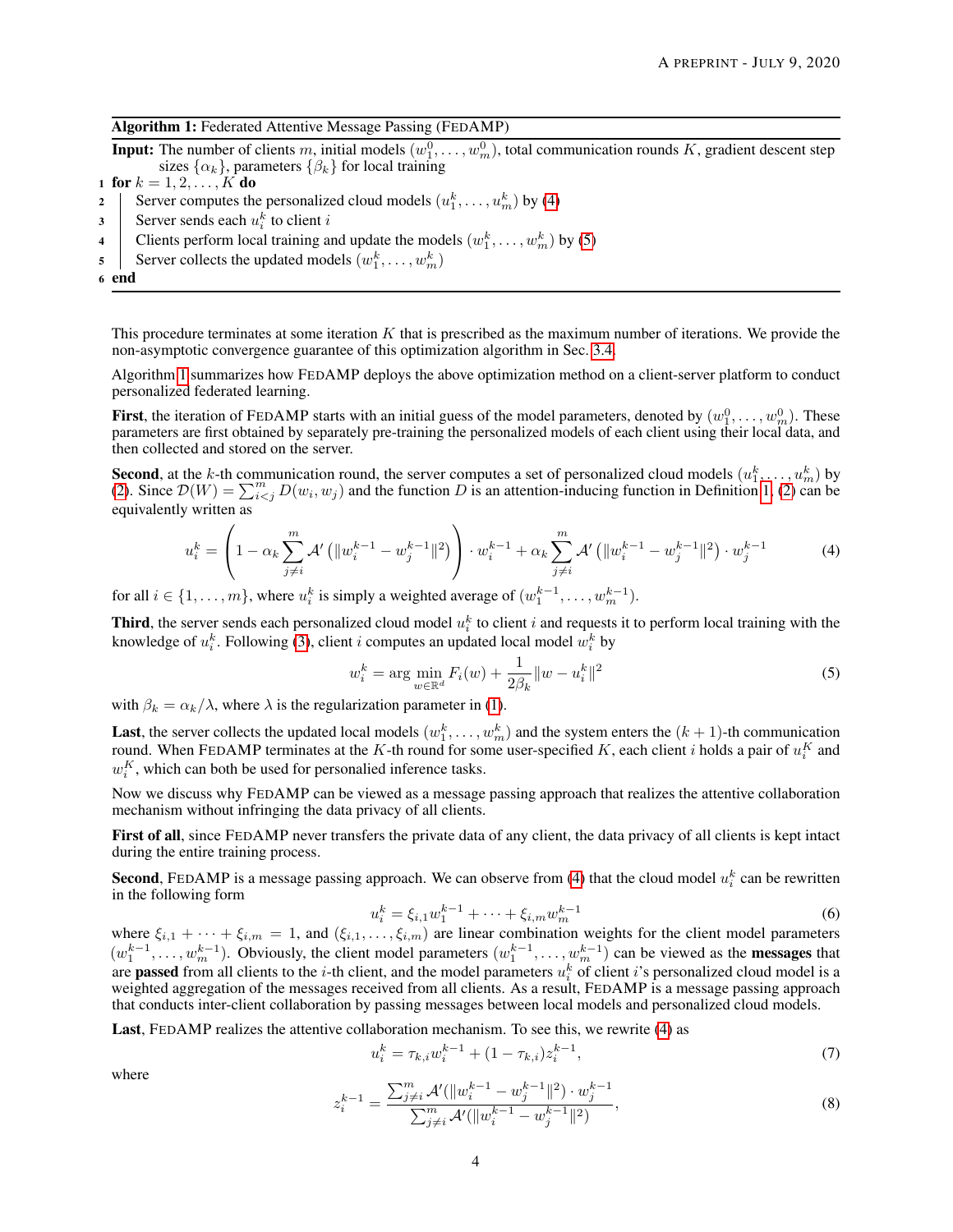# Algorithm 2: A Heuristic Extension of FEDAMP (HEURFEDAMP)

**Input:** The number of clients m, initial models  $(w_1^0, \ldots, w_m^0)$ , total communication rounds K, self-attention parameters  $\{\tau_{k,i}\}$ , parameters  $\{\beta_{k,i}\}$  for local training

1 for  $k = 1, 2, ..., K$  do 2 For every  $i = 1, \ldots, m$ , server computes the attentive aggregation of  $\{w_j^{k-1}\}_{j \neq i}$  by

<span id="page-4-3"></span>
$$
z_i^{k-1} = \frac{\sum_{j \neq i}^m e^{\sigma \cos(w_i^{k-1}, w_j^{k-1})} \cdot w_j^{k-1}}{\sum_{j \neq i}^m e^{\sigma \cos(w_i^{k-1}, w_j^{k-1})}}.
$$
\n(10)

3 For every  $i = 1, \ldots, m$ , server computes the personalized cloud model  $u_i^k$  by

$$
u_i^k = (1 - \tau_{k,i})w_i^{k-1} + \tau_{k,i}z_i^{k-1}
$$
\n(11)

5 Server sends each  $u_i^k$  to client i

6 Every client *i* computes an updated local models  $w_i^k$  by [\(5\)](#page-3-1) with  $\beta_{k,i}$ 

7 Server collects the updated local models  $(w_1^k, \dots, w_m^k)$ 

<span id="page-4-2"></span>8 end

4

is an aggregation of the messages from all the clients other than client i, and  $\tau_{k,i} = 1 - \alpha_k \sum_{j \neq i}^m \mathcal{A}'(\Vert w_i^{k-1} - w_j^{k-1} \Vert^2)$ is a scalar self-attention parameter that balances the contribution of the messages received by  $u_i^k$  from client i and the other clients. Recall Definition [1](#page-2-3) that A is increasing and concave on  $[0, \infty)$ , which implies that its derivative A' is non-negative and non-increasing on  $(0, \infty)$ . Thus, the  $z_i^{k-1}$  in [\(8\)](#page-3-3) is a convex combination of  $\{w_j^{k-1} : j \neq i\}$ . Since the weight of each  $w_j^{k-1}$  in [\(8\)](#page-3-3) is non-negative and its magnitude is a non-increasing function of the Euclidean distance between  $w_j^{k-1}$  and  $w_i^{k-1}$ , a  $w_j^{k-1}$  that is similar to  $w_i^{k-1}$  contributes more to the aggregation [\(8\)](#page-3-3). In this way, FEDAMP iteratively encourages clients with more similar model parameters to have stronger collaborations. As a result, FEDAMP realizes the attentive collaboration mechanism.

It is worth mentioning that the mechanism of collaboration in FEDAMP is blind to the clients. This means each client receives a tailored cloud model  $u_i^k$  without knowing the collaboration graph, which further improves the privacy of all clients during training.

#### <span id="page-4-0"></span>3.2 An Instance of FEDAMP

The FEDAMP proposed in Algorithm [1](#page-3-2) needs to be instantiated by specifying the attention-inducing function. The class of attention-inducing functions is broad. In particular, examples of function  $A$  that satisfies the conditions (i) and (ii) in Definition [1](#page-2-3) includes the negative exponential function  $A(t) = 1 - e^{-t/\sigma}$  and the tamed square root function (i) in Definition 1 includes the negative exponential function  $A(t) = 1 - e^{-t/2}$  and the tamed square froot function  $A(t) = t/(2\sigma)$  if  $t \in [0, \sigma^2]$  and  $A(t) = \sqrt{t} - \sigma/2$  if  $t > \sigma^2$ , where  $\sigma > 0$  is a parameter that can be c user. Also, the smoothly clipped absolute deviation (SCAD) function [\[42\]](#page-9-16) and the minimax concave penalty (MCP) function [\[43\]](#page-9-17), which are popular for inducing sparse estimators in high-dimensional statistics, are also examples that satisfy (i) and (ii).

Next, we use the negative exponential function  $A(t) = 1 - e^{-t/\sigma}$  as an example to further illustrate the attention mechanism in FEDAMP. With  $A(t) = 1 - e^{-t/\sigma}$ , the  $z_i^{k-1}$  in [\(8\)](#page-3-3) can be written as

<span id="page-4-1"></span>
$$
z_i^{k-1} = \frac{\sum_{j \neq i}^m e^{-\frac{\|w_i^{k-1} - w_j^{k-1}\|^2}{2\sigma}} \cdot w_j^{k-1}}{\sum_{j \neq i}^m e^{-\frac{\|w_i^{k-1} - w_j^{k-1}\|^2}{2\sigma}}},\tag{9}
$$

which is then used to construct the personalized cloud model  $u_i^k$  via [\(7\)](#page-3-4). Note that  $K(x, y) = e^{-||x-y||^2/2\sigma}$  is the so-called radial basis function (RBF) kernel that is broadly used in kernelized learning algorithms as a similarity measure [\[44\]](#page-9-18). Then, from [\(7\)](#page-3-4) and [\(9\)](#page-4-1), we can observe that for every  $j \neq i$ , the contribution of  $w_j^{k-1}$  to the personalized cloud model  $u_i^k$  for client i is proportional to the similarity between  $w_i^{k-1}$  and  $w_j^{k-1}$ , where the similarity is measured by the RBF kernel. This induces an attentive mechanism of collaboration as desired.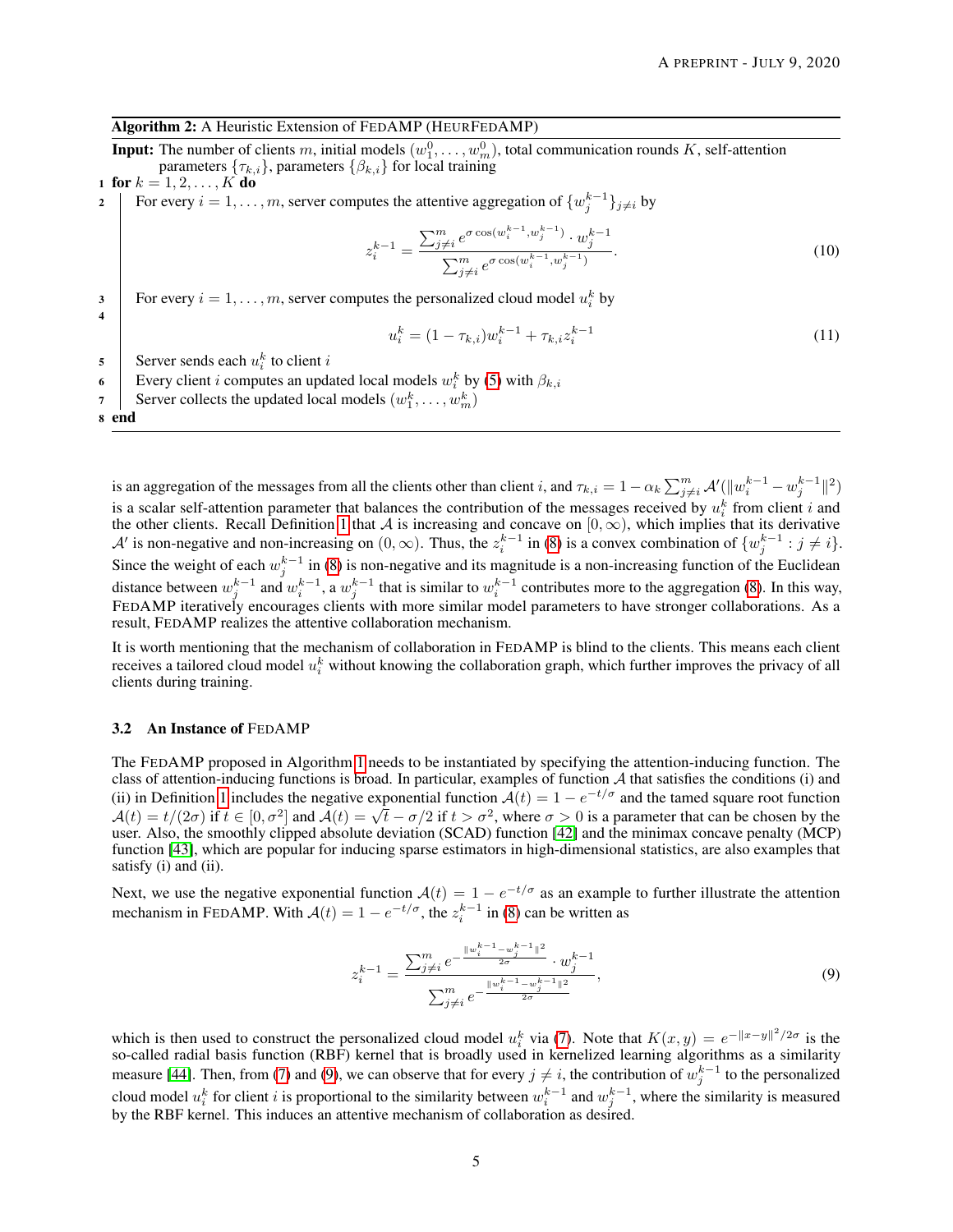#### <span id="page-5-0"></span>3.3 A Heuristic Extension of FEDAMP

Recall from [\(7\)](#page-3-4) and [\(8\)](#page-3-3) that in the attentive mechanism of FEDAMP, the similarity between any two models is measured as a function of their Euclidean distance; see [\(9\)](#page-4-1) for an example. However, this may be inadequate for application domains where the Euclidean distance between models is not very meaningful. To remedy this issue, we can develop heuristic algorithms that resembles the form of FEDAMP but incorporate favorable measure of similarity. As an example, one may use the popular cosine similarity to measure the similarity between models, which is defined as  $\cos(x, y) = (x/||x||)^T (y/||y||)$ . In addition, to improve the effectiveness of attention, we compose it with an exponential function, resulting in a non-negative similarity function  $s(x, y) = e^{\sigma \cos(x, y)}$  for some  $\sigma > 0$ . Moreover, we further allow the self-attention parameters  $\{\tau_{k,i}\}$  in [\(7\)](#page-3-4) and the local training parameters  $\{\beta_k\}$  in [\(5\)](#page-3-1) to be customized by the clients. The obtained heuristic algorithm is summarized in Algorithm [2.](#page-4-2) Its convergence guarantee is unclear, but we will demonstrate its strong empirical performance in Sec. [4.](#page-5-2)

#### <span id="page-5-1"></span>3.4 Convergence Analysis of FEDAMP

In this subsection, we provide the non-asymptotic convergence guarantee of the general framework FEDAMP for both convex and non-convex G in [\(1\)](#page-2-1) under suitable conditions. Denote by  $\partial \mathcal{F}$  the subdifferential of  $\mathcal{F}$  [\[45\]](#page-9-19). We first introduce the following assumption.

**Assumption 1** *There exists a constant*  $B > 0$  *such that for every k,* 

<span id="page-5-3"></span>
$$
\max\{\|Y\|: Y \in \partial \mathcal{F}(w_1^k, \dots, w_m^k)\} \le B, \quad \|\nabla \mathcal{D}(w_1^k, \dots, w_m^k)\| \le B/\lambda. \tag{12}
$$

Assumption [1](#page-5-3) is widely used in the study of incremental and stochastic optimization algorithms; see, *e.g.*, [\[40,](#page-9-14) [46\]](#page-9-20). It holds if both  $\cal F$  and  $\cal D$  are locally Lipschitz and the sequence of personalized models  $(w_1^k, \dots, w_m^k)$  are bounded for all k.

When both  $F$  and  $D$  are convex, we have the following guarantee of FEDAMP.

**Theorem [1](#page-5-3)** *Suppose that Assumption 1 holds and that*  $\mathcal F$  *and*  $\mathcal D$  *in* [\(1\)](#page-2-1) *are convex. In addition, suppose that*  $\alpha_k = \frac{1}{2}$ **Theorem T** Suppose that Assumption T holds and that *F* and *D* in (1) are convex. In dadition, suppose that  $\alpha_k = \lambda/\sqrt{K}$  and  $\beta_k = 1/\sqrt{K}$  for all k, where K is the total number of communication rounds. Then, the seque  $\{(w_1^k, \ldots, w_m^k)\}\$  generated by Algorithm [1](#page-3-2) satisfies

<span id="page-5-6"></span><span id="page-5-5"></span><span id="page-5-4"></span>
$$
\min_{0 \le k \le K} \mathcal{G}(w_1^k, \dots, w_m^k) \le \mathcal{G}^* + \frac{\sum_{i=1}^m \|w_i^0 - w_i^*\|^2 + 5B^2}{\sqrt{K}},\tag{13}
$$

*where*  $\mathcal{G}^*$  *is the optimal value and*  $(w_1^*, \ldots, w_m^*)$  *is an optimal solution of* [\(1\)](#page-2-1).

Next, we provide the guarantee of FEDAMP for the case where G is smooth and non-convex. Recall that  $\partial \mathcal{F}(W)$  =  ${\nabla} {\mathcal{F}}(W)$  if F is differentiable at W.

Theorem 2 *Suppose that Assumption [1](#page-5-3) holds and that* F *and* D *in* [\(1\)](#page-2-1) *are continuously differentiable with* ∇F *and* √ **Theorem 2** Suppose that Assumption 1 holds and that *F* and *D* in (1) are continuously differentiable with  $\nabla$ *F* and  $\nabla$ *D* being Lipschitz continuous with modulus L. In addition, suppose that  $\alpha_k = \lambda/\sqrt{K}$  and  $\beta$ where  $K$  is the total number of communication rounds. Then, the sequence  $\{(w_1^k, \dots, w_m^k)\}$  generated by Algorithm [1](#page-3-2) *satisfies*

$$
\min_{0 \le k \le K} \|\nabla \mathcal{G}(w_1^k, \dots, w_m^k)\|^2 \le \frac{18(\mathcal{G}(w_1^0, \dots, w_m^0) - \mathcal{G}^* + 20LB^2)}{\sqrt{K}} + \mathcal{O}\left(\frac{1}{K}\right) \tag{14}
$$

where  $G^*$  is the optimal value of  $(1)$ .

#### <span id="page-5-2"></span>4 Experiments

In this section, we empirically demonstrate the outstanding performance of FEDAMP and HEURFEDAMP in a challenging non-IID data setting (Sec. [4.2\)](#page-6-0). We also evaluate the performance of our methods under more practical scenarios such as dirty labels (Sec. [4.3\)](#page-6-1). Due to the limitation of the paper length, we only include the key experiment results in this section and more extensive results are provided in the supplemental material, including the experiments on dropped clients.

#### <span id="page-5-7"></span>4.1 Experimental Details

Baselines. We compare the state of arts global federated learning algorithms, i.e., FedAvg [\[2\]](#page-7-1) and FedProx [\[3\]](#page-8-0), as well as their extensions for local customization by finetuning the global model on client, which are named as FedAvg-FT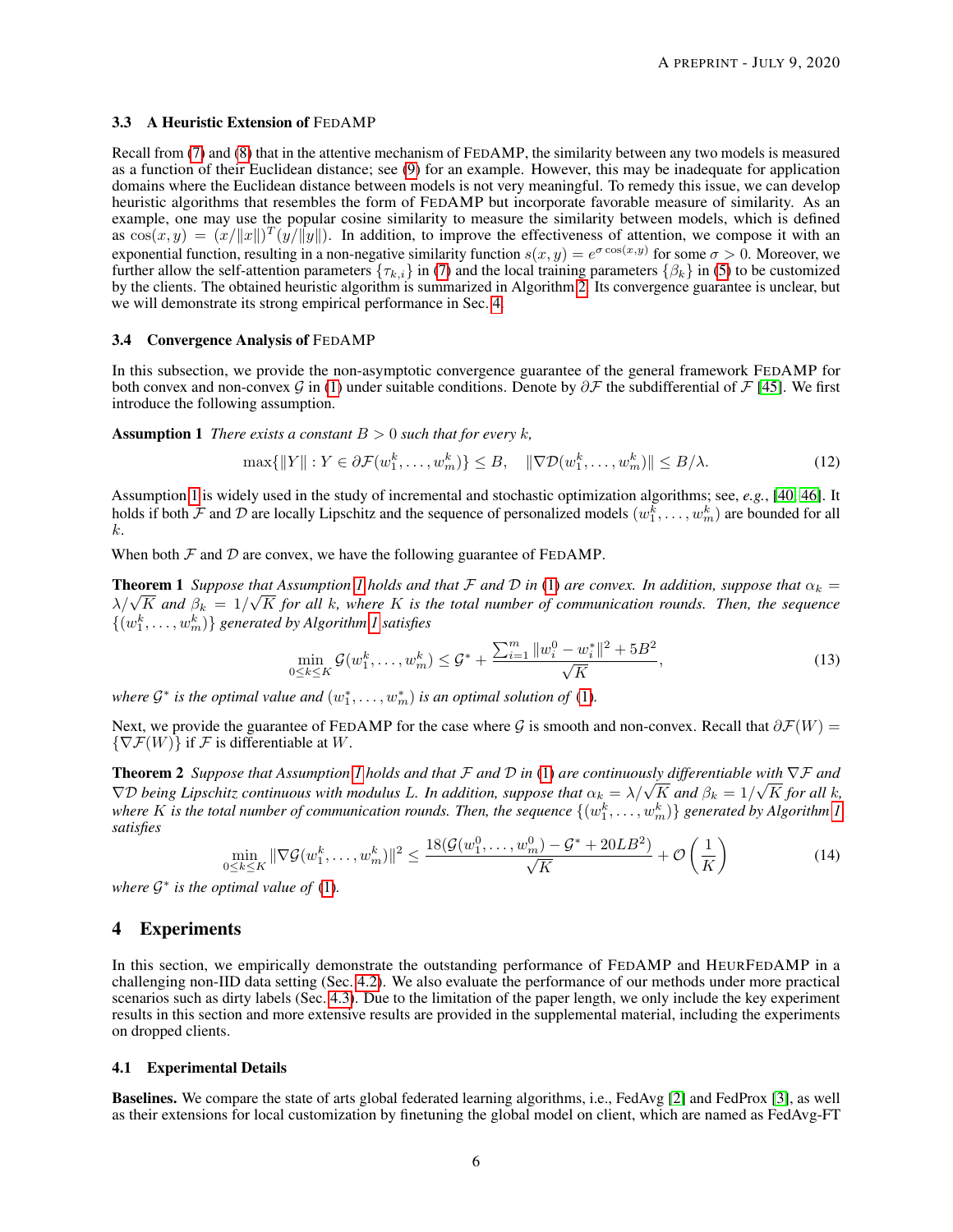and FedProx-FT, respectively. In addition, we also report the results of separate training since its performance is the lower bound for the local models.

Datasets. We use four datasets in our experiments: MNIST [\[47\]](#page-9-21), FMNIST (Fashion-MNIST) [\[48\]](#page-9-22), EMNIST (Extened-MNIST) [\[49\]](#page-9-23), and CIFAR100 [\[50\]](#page-9-24). We describe how we prepare EMNIST dataset here and leave the similar preparation details for the rest datasets in supplemental material.

We first set up 62 clients and divide them into three groups. The first group contains 10 clients (client 0-9), where each client has 1000 training samples dominated by the digits classes ('0' to '9'). The second group contains 26 clients (client 10-35), where each client has 700 training samples dominated by the upper-case letters classes ('A' to 'Z'). The third group also contains 26 clients (client 36-61), where each client has 400 training samples dominated by the lower-case letters classes ('a' to 'z'). In addition, each client has 100 testing samples. On each client, the dominated classes uniformly have 80% of data while the non-dominated classes uniformly have the rest 20% data.

Comparing with the pathological non-IID setting [\[2\]](#page-7-1), every client in our non-IID setting has data from all classes and the number of samples on each client is unbalanced. Moreover, in order to facilitate a more practical setting, we consider the scenario that some clients have incorrect annotations in the training data in Sec. [4.3.](#page-6-1)

Implementation. We implement separate training and our proposed methods (i.e., FEDAMP and HEURFEDAMP) in Pytorch. We also extend the implementations of FedAvg and FedProx in Tensorflow from [\[3\]](#page-8-0). For MNIST, FMNIST and EMNIST datasets, we use the same CNN architecture as [\[2\]](#page-7-1), where as for CIFAR100, we use ResNet18 from [\[51\]](#page-9-25). In addition, we employ ADAM [\[52\]](#page-10-0) with a learning rate  $10^{-3}$  as the optimization algorithm for the local training on each client. To make a fair comparison among all the compared methods, experiments are set the batch size as 100 and the number of epochs as 10 in each round of the local training. The more detailed hyperparameters are given in the supplemental material.

#### <span id="page-6-2"></span><span id="page-6-0"></span>4.2 Inter-client Collaboration Effect

|                   | raone 1. Dest mean vanuation accuracy (in $\omega$ ) |               |               |                    |  |  |  |  |
|-------------------|------------------------------------------------------|---------------|---------------|--------------------|--|--|--|--|
| Methods           | <b>MNIST</b>                                         | <b>FMNIST</b> | <b>EMNIST</b> | CIFAR100           |  |  |  |  |
| Separate          | 86.30                                                | 86.73         | 61.78         | 39.99              |  |  |  |  |
| FedAvg            | 81.82                                                | 79.50         | 72.27         | 35.21              |  |  |  |  |
| FedAvg-FT         | 91.79                                                | 89.73         | 78.93         | 49.00              |  |  |  |  |
| FedProx           | 81.46                                                | 78.71         | 70.55         | 37.31              |  |  |  |  |
| FedProx-FT        | 94.10                                                | 87.51         | 77.31         | 50.24              |  |  |  |  |
| <b>FEDAMP</b>     | 97.59                                                | 90.97         | 81.22         | $53.\overline{04}$ |  |  |  |  |
| <b>HEURFEDAMP</b> | 97.36                                                | 91.37         | 81.47         | 53.27              |  |  |  |  |

Table 1: Best mean validation accuracy (in  $\%$ )

The performance of FEDAMP and HEURFEDAMP comparing with baselines are shown in Table [1.](#page-6-2) In this table, we report the best mean validation accuracy across all the clients during the federated training. Based on Wilcoxon signed-rank test [\[53\]](#page-10-1), both FEDAMP and HEURFEDAMP significantly  $(P \le 10^{-4})$  outperform all baselines.

The reason for superior performance of our methods is the success of attentive collaboration mechanism among clients. As a result, each client has its own personalized cloud model, whose performance benefits from the clients with the similar distribution, while minimizing the harm induced by those with different distributions. This phenomenon can be observed from Fig. [1,](#page-7-2) which shows the pattern of the linear combination weights  $\xi_{ij}$  defined in [\(6\)](#page-3-5) from the round achieving the best mean validation accuracy for EMNIST dataset. As explained in Sec. [2,](#page-1-0) only one global model is constructed by FedAvg and FedProx on the cloud. Thus, the linear combination weights for computing this model respect to each client are same, i.e.,  $\xi_{ij} = N_i/(\sum_{i=1}^m N_i)$  for all i, where  $N_i$  is the number of samples on client i. We draw the pattern of ξ for FedAvg and FedProx in Fig. [1a.](#page-7-2) However, due to the attentive collaboration mechanism caused by [\(9\)](#page-4-1) and [\(10\)](#page-4-3), the linear combination weights for computing the personalized cloud models in FEDAMP and HEURFEDAMP are different. We draw the pattern of  $\xi$  for FEDAMP and HEURFEDAMP in Fig. [1b](#page-7-2) and Fig. [1c,](#page-7-2) respectively. In addition, the patterns of aggregation weights of FEDAMP and HEURFEDAMP are consistent with the data distribution as expected. For example, the upper-case letters group (i.e., client 10-35) only collaborates within the group while has non-collaboration with the other two groups of the clients. This implies FEDAMP and HEURFEDAMP have found the correct inter-client collaboration and clearly explains the advantages of constructing personalized cloud models for each client over a single cloud model for all clients.

#### <span id="page-6-1"></span>4.3 Tolerance to Dirty Data

We further explore the advantages of attentive collaboration mechanism by comparing FEDAMP and HEURFEDAMP with the baselines on a more practical scenario, where the training data on some clients are contaminated by dirty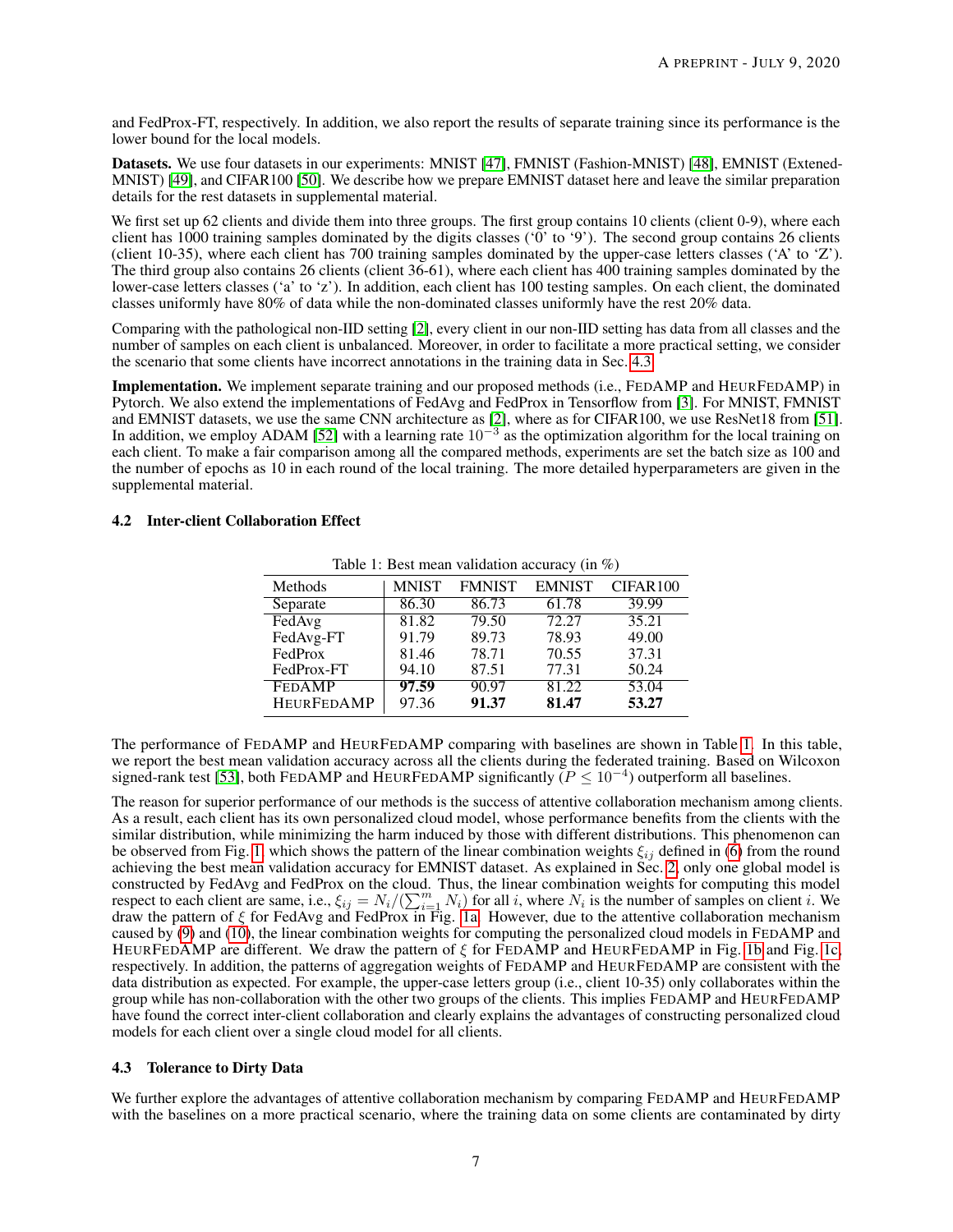<span id="page-7-2"></span>

Figure 1: Patterns of aggregation weights  $\xi$  for computing the cloud models respect to each client

<span id="page-7-3"></span>

Figure 2: Performance of FEDAMP and HEURFEDAMP compared with baselines for different levels of dirty labels on EMNIST.

labels. This phenomenon is quite usual because the quality of annotations is not always good enough. To conduct this experiment, we set two out of five clients have dirty labels, and three levels are considered, where percentages of dirty labels are set as [2](#page-7-3)0%, 40% and 60%, respectively. We show the results of EMNIST dataset in Fig. 2 and more results are in the supplemental material. Fig. [2](#page-7-3) illustrates that by leveraging the attentive message passing mechanism, FEDAMP and HEURFEDAMP obviously outperform all other compared approaches in all levels of dirty labels in terms of the mean validation accuracy. In addition, it is worthy to notice that HEURFEDAMP is less stable as the level of dirty labels grows since there is no convergence guarantee for this heuristic method as stated in Sec. [3.3.](#page-5-0)

# 5 Conclusion

In this paper, we tackle the challenging personalized federated learning problem by FEDAMP and HEURFEDAMP that realize a highly useful attentive collaboration mechanism to significantly boost the collaboration effectiveness between clients without infringing their data privacy. We theoretically analyzed how the attentive collaboration mechanism encourages clients with similar models to have much stronger collaboration than clients with dissimilar models, and empirically demonstrated that this mechanism significantly boosts the learning performance by adaptively discovering the underlying collaboration relationships between clients. As future work, we will extend FEDAMP and HEURFEDAMP to conduct more effective attentive collaboration with lower communication cost.

# Acknowledgements

Most of the work of the author Z. Zhou was done when he was affiliated with the Department of Mathematics of Hong Kong Baptist University (HKBU) and was supported in part by an HKBU Start-up Grant.

## References

- <span id="page-7-0"></span>[1] Jacob Poushter. Smartphone ownership and internet usage continues to climb in emerging economies. *Pew Research Center*, 22:1–44, 2016.
- <span id="page-7-1"></span>[2] H Brendan McMahan, Eider Moore, Daniel Ramage, Seth Hampson, et al. Communication-efficient learning of deep networks from decentralized data. In *International Conference on Artificial Intelligence and Statistics*, pages 1273–1282, 2016.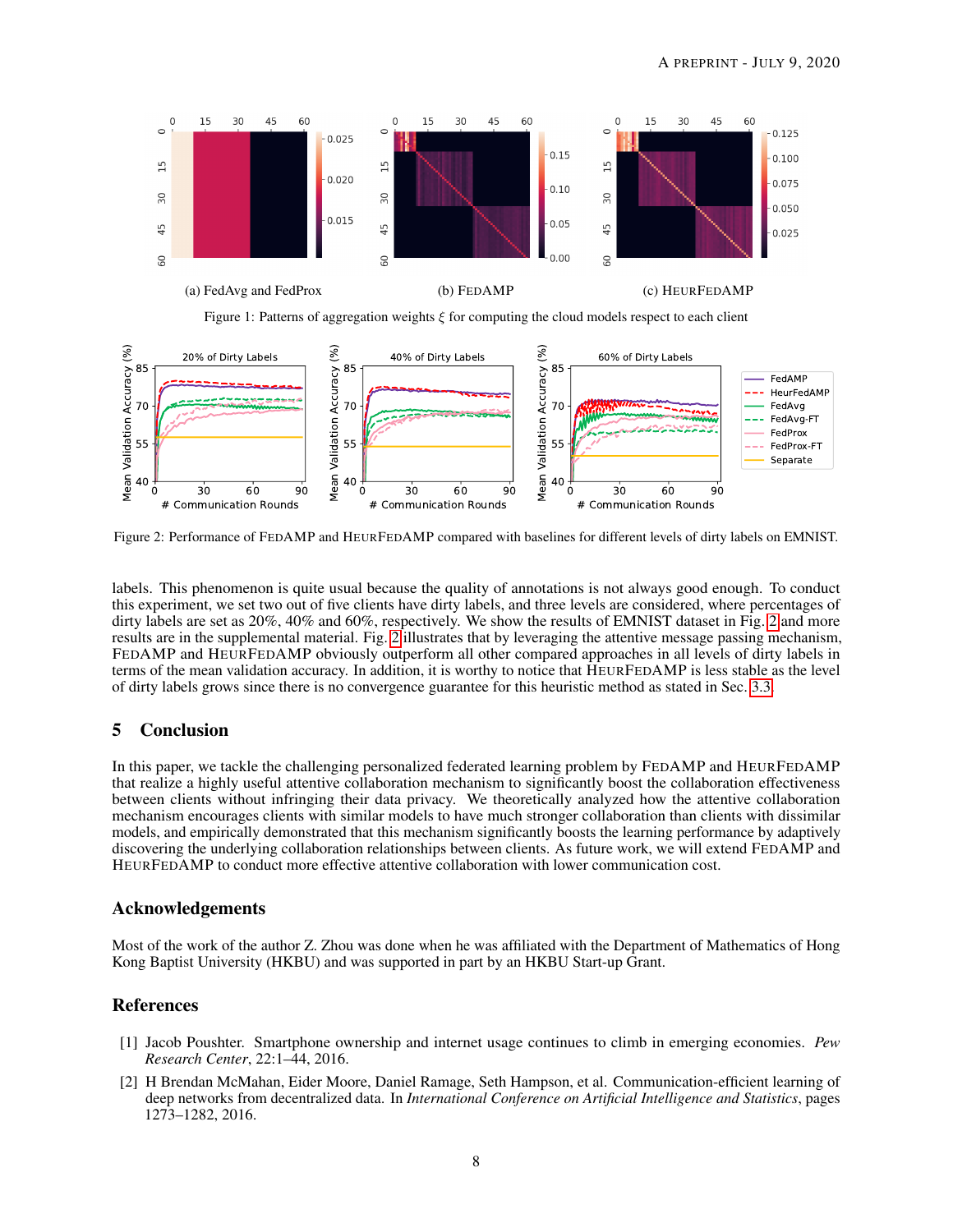- <span id="page-8-0"></span>[3] Tian Li, Anit Kumar Sahu, Manzil Zaheer, Maziar Sanjabi, Ameet Talwalkar, and Virginia Smith. Federated optimization in heterogeneous networks. In *Machine Learning and Systems*, pages 429–450, 2020.
- <span id="page-8-1"></span>[4] Yue Zhao, Meng Li, Liangzhen Lai, Naveen Suda, Damon Civin, and Vikas Chandra. Federated learning with non-iid data. *arXiv preprint arXiv:1806.00582*, 2018.
- <span id="page-8-2"></span>[5] Úlfar Erlingsson, Vasyl Pihur, and Aleksandra Korolova. Rappor: Randomized aggregatable privacy-preserving ordinal response. In *ACM SIGSAC Conference on Computer and Communications Security*, pages 1054–1067, 2014.
- <span id="page-8-3"></span>[6] Andrew Hard, Kanishka Rao, Rajiv Mathews, Swaroop Ramaswamy, Françoise Beaufays, Sean Augenstein, Hubert Eichner, Chloé Kiddon, and Daniel Ramage. Federated learning for mobile keyboard prediction. *arXiv preprint arXiv:1811.03604*, 2018.
- <span id="page-8-4"></span>[7] Timothy Yang, Galen Andrew, Hubert Eichner, Haicheng Sun, Wei Li, Nicholas Kong, Daniel Ramage, and Françoise Beaufays. Applied federated learning: Improving google keyboard query suggestions. *arXiv preprint arXiv:1812.02903*, 2018.
- <span id="page-8-5"></span>[8] Peter Kairouz, H Brendan McMahan, Brendan Avent, Aurélien Bellet, Mehdi Bennis, Arjun Nitin Bhagoji, Keith Bonawitz, Zachary Charles, Graham Cormode, Rachel Cummings, et al. Advances and open problems in federated learning. *arXiv preprint arXiv:1912.04977*, 2019.
- <span id="page-8-6"></span>[9] Alireza Fallah, Aryan Mokhtari, and Asuman Ozdaglar. Personalized federated learning: A meta-learning approach. *arXiv preprint arXiv:2002.07948*, 2020.
- <span id="page-8-7"></span>[10] Yishay Mansour, Mehryar Mohri, Jae Ro, and Ananda Theertha Suresh. Three approaches for personalization with applications to federated learning. *arXiv preprint arXiv:2002.10619*, 2020.
- <span id="page-8-8"></span>[11] Johannes Schneider and Michail Vlachos. Mass personalization of deep learning. In *International Data Science Conference*, 2020.
- <span id="page-8-9"></span>[12] Kangkang Wang, Rajiv Mathews, Chloé Kiddon, Hubert Eichner, Françoise Beaufays, and Daniel Ramage. Federated evaluation of on-device personalization. *arXiv preprint arXiv:1910.10252*, 2019.
- <span id="page-8-10"></span>[13] Yuyang Deng, Mohammad Mahdi Kamani, and Mehrdad Mahdavi. Adaptive personalized federated learning. *arXiv preprint arXiv:2003.13461*, 2020.
- <span id="page-8-11"></span>[14] Filip Hanzely and Peter Richtárik. Federated learning of a mixture of global and local models. *arXiv preprint arXiv:2002.05516*, 2020.
- <span id="page-8-12"></span>[15] Alex Nichol, Joshua Achiam, and John Schulman. On first-order meta-learning algorithms. *arXiv preprint arXiv:1803.02999*, 2018.
- <span id="page-8-13"></span>[16] Fei Chen, Zhenhua Dong, Zhenguo Li, and Xiuqiang He. Federated meta-learning for recommendation. *arXiv preprint arXiv:1802.07876*, 2018.
- <span id="page-8-14"></span>[17] Shaoxiong Ji, Shirui Pan, Guodong Long, Xue Li, Jing Jiang, and Zi Huang. Learning private neural language modeling with attentive aggregation. In *IEEE International Joint Conference on Neural Networks*, pages 1–8, 2019.
- <span id="page-8-15"></span>[18] Mikhail Yurochkin, Mayank Agarwal, Soumya Ghosh, Kristjan Greenewald, Nghia Hoang, and Yasaman Khazaeni. Bayesian nonparametric federated learning of neural networks. In *International Conference on Machine Learning*, pages 7252–7261, 2019.
- <span id="page-8-16"></span>[19] Hongyi Wang, Mikhail Yurochkin, Yuekai Sun, Dimitris Papailiopoulos, and Yasaman Khazaeni. Federated learning with matched averaging. In *International Conference on Learning Representations*, 2020.
- <span id="page-8-17"></span>[20] Yishay Mansour, Mehryar Mohri, and Afshin Rostamizadeh. Domain adaptation: Learning bounds and algorithms. *arXiv preprint arXiv:0902.3430*, 2009.
- <span id="page-8-18"></span>[21] Corinna Cortes and Mehryar Mohri. Domain adaptation and sample bias correction theory and algorithm for regression. *Theoretical Computer Science*, 519:103–126, 2014.
- <span id="page-8-19"></span>[22] Shai Ben-David, John Blitzer, Koby Crammer, Alex Kulesza, Fernando Pereira, and Jennifer Wortman Vaughan. A theory of learning from different domains. *Machine Learning*, 79(1-2):151–175, 2010.
- <span id="page-8-20"></span>[23] Mikhail Khodak, Maria-Florina F Balcan, and Ameet S Talwalkar. Adaptive gradient-based meta-learning methods. In *Advances in Neural Information Processing Systems*, pages 5915–5926, 2019.
- <span id="page-8-21"></span>[24] Yihan Jiang, Jakub Konečnỳ, Keith Rush, and Sreeram Kannan. Improving federated learning personalization via model agnostic meta learning. *arXiv preprint arXiv:1909.12488*, 2019.
- <span id="page-8-22"></span>[25] Viraj Kulkarni, Milind Kulkarni, and Aniruddha Pant. Survey of personalization techniques for federated learning. *arXiv preprint arXiv:2003.08673*, 2020.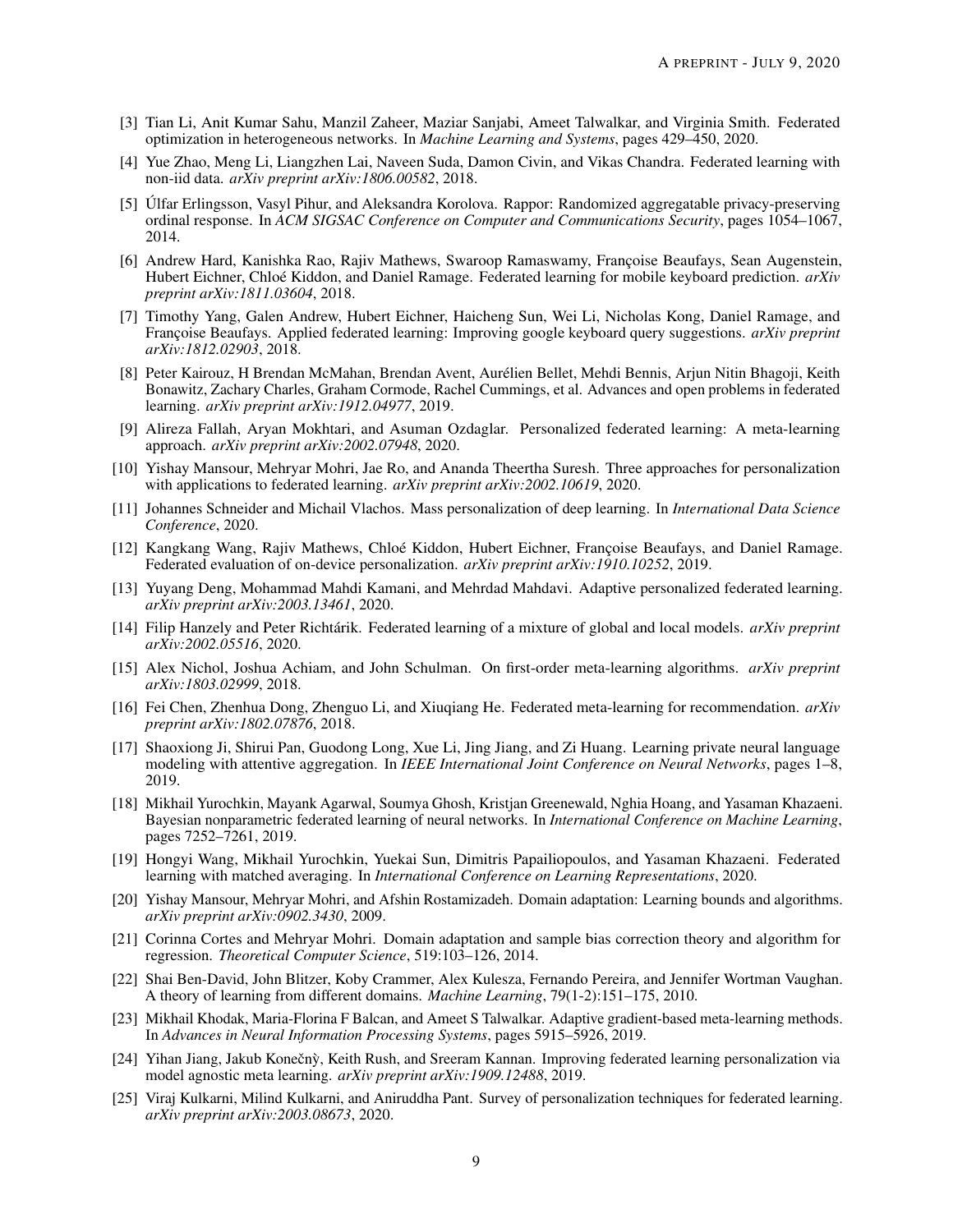- <span id="page-9-0"></span>[26] Andreas Argyriou, Theodoros Evgeniou, and Massimiliano Pontil. Multi-task feature learning. In *Advances in Neural Information Processing Systems*, pages 41–48, 2007.
- <span id="page-9-1"></span>[27] Jianhui Chen, Jiayu Zhou, and Jieping Ye. Integrating low-rank and group-sparse structures for robust multi-task learning. In *ACM SIGKDD International Conference on Knowledge Discovery and Data Mining*, pages 42–50, 2011.
- <span id="page-9-2"></span>[28] Theodoros Evgeniou and Massimiliano Pontil. Regularized multi-task learning. In *ACM SIGKDD International Conference on Knowledge Discovery and Data Mining*, pages 109–117, 2004.
- <span id="page-9-3"></span>[29] Seyoung Kim and Eric P Xing. Statistical estimation of correlated genome associations to a quantitative trait network. *PLOS Genetics*, 5(8), 2009.
- <span id="page-9-4"></span>[30] André R Gonçalves, Fernando J Von Zuben, and Arindam Banerjee. Multi-task sparse structure learning with gaussian copula models. *The Journal of Machine Learning Research*, 17(1):1205–1234, 2016.
- <span id="page-9-5"></span>[31] Laurent Jacob, Jean-philippe Vert, and Francis R Bach. Clustered multi-task learning: A convex formulation. In *Advances in Neural Information Processing Systems*, pages 745–752, 2009.
- <span id="page-9-6"></span>[32] Yu Zhang and Dit-Yan Yeung. A convex formulation for learning task relationships in multi-task learning. In *Conference on Uncertainty in Artificial Intelligence*, pages 733–742, 2012.
- <span id="page-9-7"></span>[33] Paul Vanhaesebrouck, Aurélien Bellet, and Marc Tommasi. Decentralized collaborative learning of personalized models over networks. In *International Conference on Artificial Intelligence and Statistics*, pages 509–517, 2017.
- <span id="page-9-8"></span>[34] Aurélien Bellet, Rachid Guerraoui, Mahsa Taziki, and Marc Tommasi. Personalized and private peer-to-peer machine learning. In *International Conference on Artificial Intelligence and Statistics*, pages 473–481, 2018.
- <span id="page-9-9"></span>[35] Valentina Zantedeschi, Aurelien Bellet, and Marc Tommasi. Fully decentralized joint learning of personalized models and collaboration graphs. In *International Conference on Artificial Intelligence and Statistics*, 2020.
- <span id="page-9-10"></span>[36] Liyang Xie, Inci M Baytas, Kaixiang Lin, and Jiayu Zhou. Privacy-preserving distributed multi-task learning with asynchronous updates. In *ACM SIGKDD International Conference on Knowledge Discovery and Data Mining*, pages 1195–1204, 2017.
- <span id="page-9-11"></span>[37] Virginia Smith, Chao-Kai Chiang, Maziar Sanjabi, and Ameet S Talwalkar. Federated multi-task learning. In *Advances in Neural Information Processing Systems*, pages 4424–4434, 2017.
- <span id="page-9-12"></span>[38] Lei Han and Yu Zhang. Learning multi-level task groups in multi-task learning. In *AAAI Conference on Artificial Intelligence*, 2015.
- <span id="page-9-13"></span>[39] Yu Zhang and Qiang Yang. A survey on multi-task learning. *arXiv preprint arXiv:1707.08114*, 2017.
- <span id="page-9-14"></span>[40] Dimitri P Bertsekas. Incremental gradient, subgradient, and proximal methods for convex optimization: A survey. *Optimization for Machine Learning*, 2010(1-38):3, 2011.
- <span id="page-9-15"></span>[41] R Tyrrell Rockafellar. Monotone operators and the proximal point algorithm. *SIAM Journal on Control and Optimization*, 14(5):877–898, 1976.
- <span id="page-9-16"></span>[42] Jianqing Fan and Runze Li. Variable selection via nonconcave penalized likelihood and its oracle properties. *Journal of the American Statistical Association*, 96(456):1348–1360, 2001.
- <span id="page-9-17"></span>[43] Cun-Hui Zhang. Nearly unbiased variable selection under minimax concave penalty. *The Annals of Statistics*, 38(2):894–942, 2010.
- <span id="page-9-18"></span>[44] Jean-Philippe Vert, Koji Tsuda, and Bernhard Schölkopf. A primer on kernel methods. *Kernel Methods in Computational Biology*, 47:35–70, 2004.
- <span id="page-9-19"></span>[45] R Tyrrell Rockafellar and Roger J-B Wets. *Variational Analysis*, volume 317. Springer Science & Business Media, 2009.
- <span id="page-9-20"></span>[46] Arkadi Nemirovski, Anatoli Juditsky, Guanghui Lan, and Alexander Shapiro. Robust stochastic approximation approach to stochastic programming. *SIAM Journal on optimization*, 19(4):1574–1609, 2009.
- <span id="page-9-21"></span>[47] Yann LeCun, Corinna Cortes, and CJ Burges. Mnist handwritten digit database. 2010.
- <span id="page-9-22"></span>[48] Han Xiao, Kashif Rasul, and Roland Vollgraf. Fashion-mnist: a novel image dataset for benchmarking machine learning algorithms. *arXiv preprint arXiv:1708.07747*, 2017.
- <span id="page-9-23"></span>[49] Gregory Cohen, Saeed Afshar, Jonathan Tapson, and Andre Van Schaik. Emnist: Extending mnist to handwritten letters. In *IEEE International Joint Conference on Neural Networks*, pages 2921–2926, 2017.
- <span id="page-9-24"></span>[50] Alex Krizhevsky and Geoffrey Hinton. Learning multiple layers of features from tiny images. *Technical Report, University of Toronto*, 2009.
- <span id="page-9-25"></span>[51] Kaiming He, Xiangyu Zhang, Shaoqing Ren, and Jian Sun. Deep residual learning for image recognition. In *IEEE Conference on Computer Vision and Pattern Recognition*, June 2016.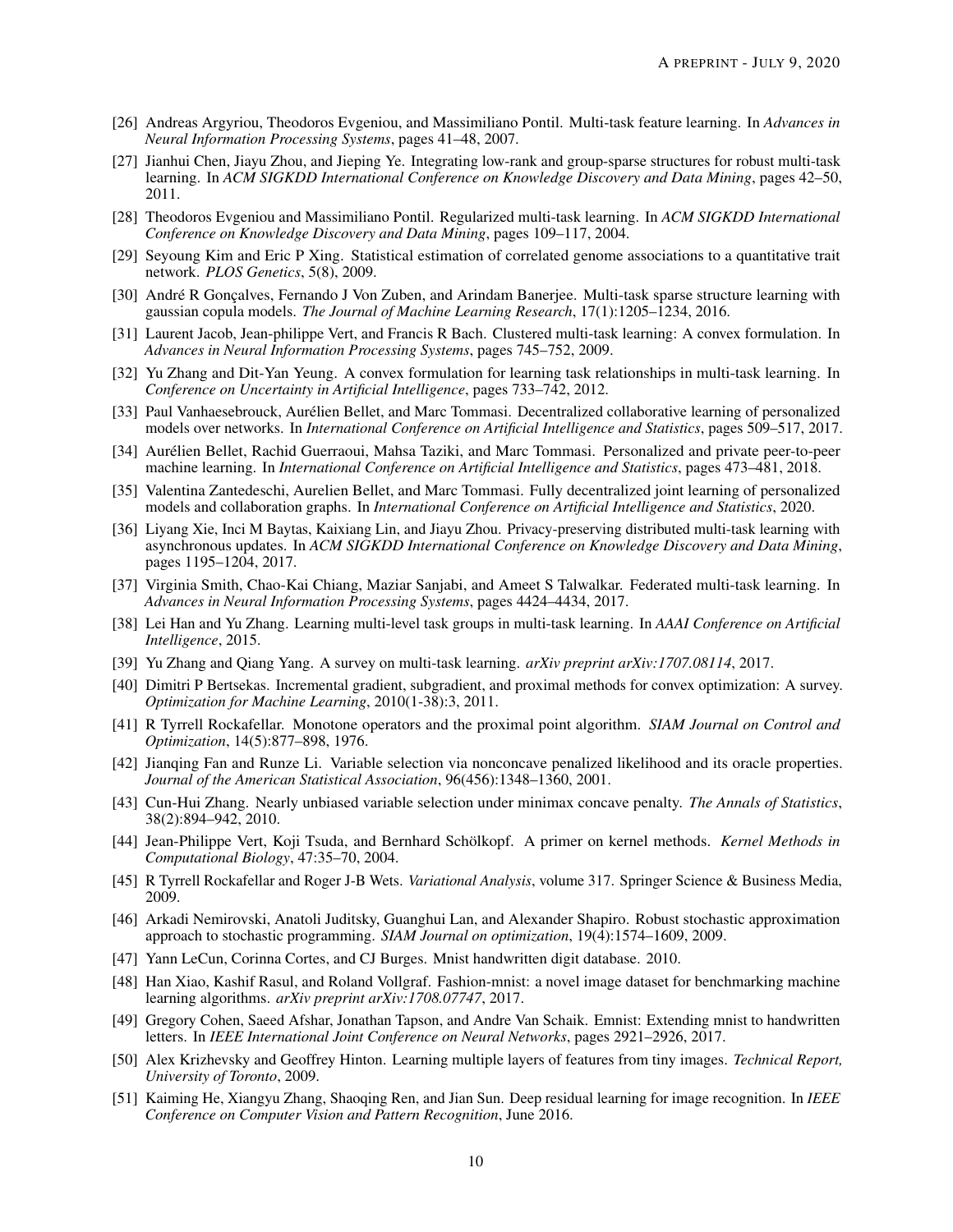- <span id="page-10-0"></span>[52] Diederik P Kingma and Jimmy Ba. Adam: A method for stochastic optimization. In *International Conference on Learning Representations*, 2015.
- <span id="page-10-1"></span>[53] Frank Wilcoxon. Individual comparisons by ranking methods. In *Breakthroughs in Statistics*, pages 196–202. Springer, 1992.
- <span id="page-10-2"></span>[54] Xiao Li, Zhihui Zhu, Anthony Man-Cho So, and Jason D Lee. Incremental methods for weakly convex optimization. *arXiv preprint arXiv:1907.11687*, 2019.
- <span id="page-10-3"></span>[55] Yurii Nesterov. *Introductory lectures on convex optimization: A basic course*, volume 87. Springer Science & Business Media, 2013.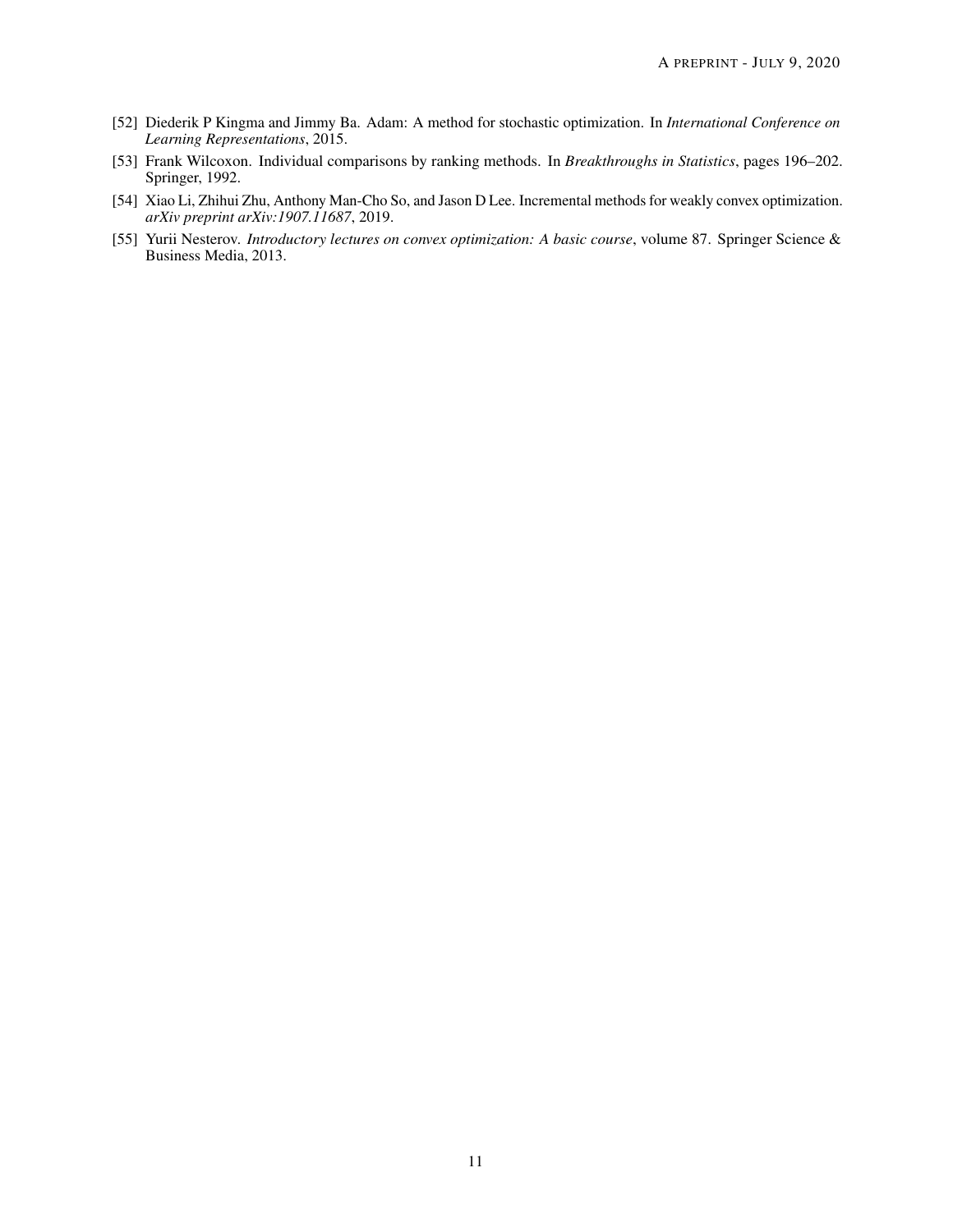# Supplementary Material

In this supplementary material, we provide the proofs for Theorem 1 and 2 in Sec. [A](#page-11-0) and [B,](#page-12-0) respectively. In addition, we show more extensive experimental results in Sec. [C.](#page-14-0)

# <span id="page-11-0"></span>A Proof of Theorem [1](#page-5-4)

Throughout the proof, we denote by  $\mathcal{G}^*$  the optimal value and  $W^*$  an optimal solution of problem [\(1\)](#page-2-1). Recall that if  $\beta_k = \alpha_k/\lambda$  for all k, FEDAMP follows the update formula [\(2\)](#page-2-2) and [\(3\)](#page-2-4). Since F is convex, the objective function in (3) is strongly convex with modulus  $\lambda/\alpha_k$ . This, together with the fact that  $W^k$  is the optimal solution of [\(3\)](#page-2-4), implies that

$$
\mathcal{F}(W^k) + \frac{\lambda}{2\alpha_k} \|W^k - U^k\|^2 \le \mathcal{F}(W^*) + \frac{\lambda}{2\alpha_k} \|W^* - U^k\|^2 - \frac{\lambda}{2\alpha_k} \|W^* - W^k\|^2.
$$

Upon rearrangement, we obtain

<span id="page-11-2"></span>
$$
||W^{k} - W^{*}||^{2} \le ||U^{k} - W^{*}||^{2} - \frac{2\alpha_{k}}{\lambda}(\mathcal{F}(W^{k}) - \mathcal{F}(W^{*})).
$$
\n(15)

Since  $U^k$  is generated by [\(2\)](#page-2-2), we have

$$
||U^k - W^*||^2 = ||W^{k-1} - \alpha_k \nabla \mathcal{D}(W^{k-1}) - W^*||^2
$$
  
= 
$$
||W^{k-1} - W^*||^2 - 2\alpha_k \langle \nabla \mathcal{D}(W^{k-1}), W^{k-1} - W^* \rangle + \alpha_k^2 ||\nabla \mathcal{D}(W^{k-1})||^2.
$$

Besides, since  $D$  is convex, one has

<span id="page-11-1"></span>
$$
\mathcal{D}(W^*) \ge \mathcal{D}(W^{k-1}) + \langle \nabla \mathcal{D}(W^{k-1}), W^* - W^{k-1} \rangle
$$

By combining the above two inequalities and using Assumption [1,](#page-5-3) we obtain

$$
||U^k - W^*||^2 \le ||W^{k-1} - W^*||^2 - 2\alpha_k(\mathcal{D}(W^{k-1}) - \mathcal{D}(W^*)) + \frac{\alpha_k^2 B^2}{\lambda^2}
$$
\n(16)

Substituting [\(16\)](#page-11-1) into [\(15\)](#page-11-2) and using the definition  $G = \mathcal{F} + \lambda \mathcal{D}$  yield

$$
||W^{k} - W^{*}||^{2} \le ||W^{k-1} - W^{*}||^{2} - \frac{2\alpha_{k}}{\lambda} \left( \mathcal{F}(W^{k}) + \lambda \mathcal{D}(W^{k-1}) - \mathcal{G}^{*} \right) + \frac{\alpha_{k}^{2} B^{2}}{\lambda^{2}}.
$$
 (17)

Moreover, by the convexity of F and Assumption [1,](#page-5-3) we have, with any  $Y \in \partial \mathcal{F}(W^{k-1})$ , that

$$
\mathcal{F}(W^k) - \mathcal{F}(W^{k-1}) \ge \langle Y, W^k - W^{k-1} \rangle \ge -\|Y\| \|W^k - W^{k-1}\| \ge -B \|W^k - W^{k-1}\|.
$$

Also, it follows from the optimality condition of [\(3\)](#page-2-4) that

<span id="page-11-3"></span>
$$
0 = \tilde{\nabla} \mathcal{F}(W^k) + \frac{\lambda}{\alpha_k} (W^k - U^k)
$$

for some  $\tilde{\nabla} \mathcal{F}(W^k) \in \partial \mathcal{F}(W^k)$ , which, together with [\(2\)](#page-2-2) and Assumption [1,](#page-5-3) yields

$$
||W^k - W^{k-1}|| = \left||U^k - \frac{\alpha_k}{\lambda} \tilde{\nabla} \mathcal{F}(W^k) - W^{k-1}||\right| = \left||\alpha_k \nabla \mathcal{D}(W^{k-1}) + \frac{\alpha_k}{\lambda} \tilde{\nabla} \mathcal{F}(W^k)\right|| \le \frac{2\alpha_k B}{\lambda}.
$$

Upon combining the above two inequalities, we obtain

$$
\mathcal{F}(W^k) \ge \mathcal{F}(W^{k-1}) - \frac{2\alpha_k B^2}{\lambda}.
$$

Substituting this into [\(17\)](#page-11-3) and using the definition  $\mathcal{G} = \mathcal{F} + \lambda \mathcal{D}$  yield

$$
||W^{k}-W^{*}||^{2} \leq ||W^{k-1}-W^{*}||^{2} - \frac{2\alpha_{k}}{\lambda} \left( \mathcal{G}(W^{k-1}) - \mathcal{G}^{*} \right) + \frac{5\alpha_{k}^{2}B^{2}}{\lambda^{2}},
$$

which, after rearrangement, leads to

$$
\mathcal{G}(W^{k-1}) - \mathcal{G}^* \le \frac{\lambda}{2\alpha_k} \|W^{k-1} - W^*\|^2 - \frac{\lambda}{2\alpha_k} \|W^k - W^*\|^2 + \frac{5\alpha_k B^2}{2\lambda}.
$$

Recall that  $\alpha_k = \alpha = \lambda/\sqrt{K}$  for all k. Then, by summing up the above inequality from  $k = 1$  to  $k = K$ , we obtain

$$
K \cdot \left( \min_{0 \le k \le K-1} \mathcal{G}(W^k) - \mathcal{G}^* \right) \le \sum_{k=0}^{K-1} \mathcal{G}(W^k) - \mathcal{G}^* \le \frac{\lambda}{2\alpha} \|W^0 - W^*\|^2 + \frac{5K\alpha B^2}{2\lambda}.
$$

Upon deviding both sides of the above inequality by K and using  $\alpha = \lambda/\sqrt{K}$  for all k, we obtain the desired result [\(13\)](#page-5-5).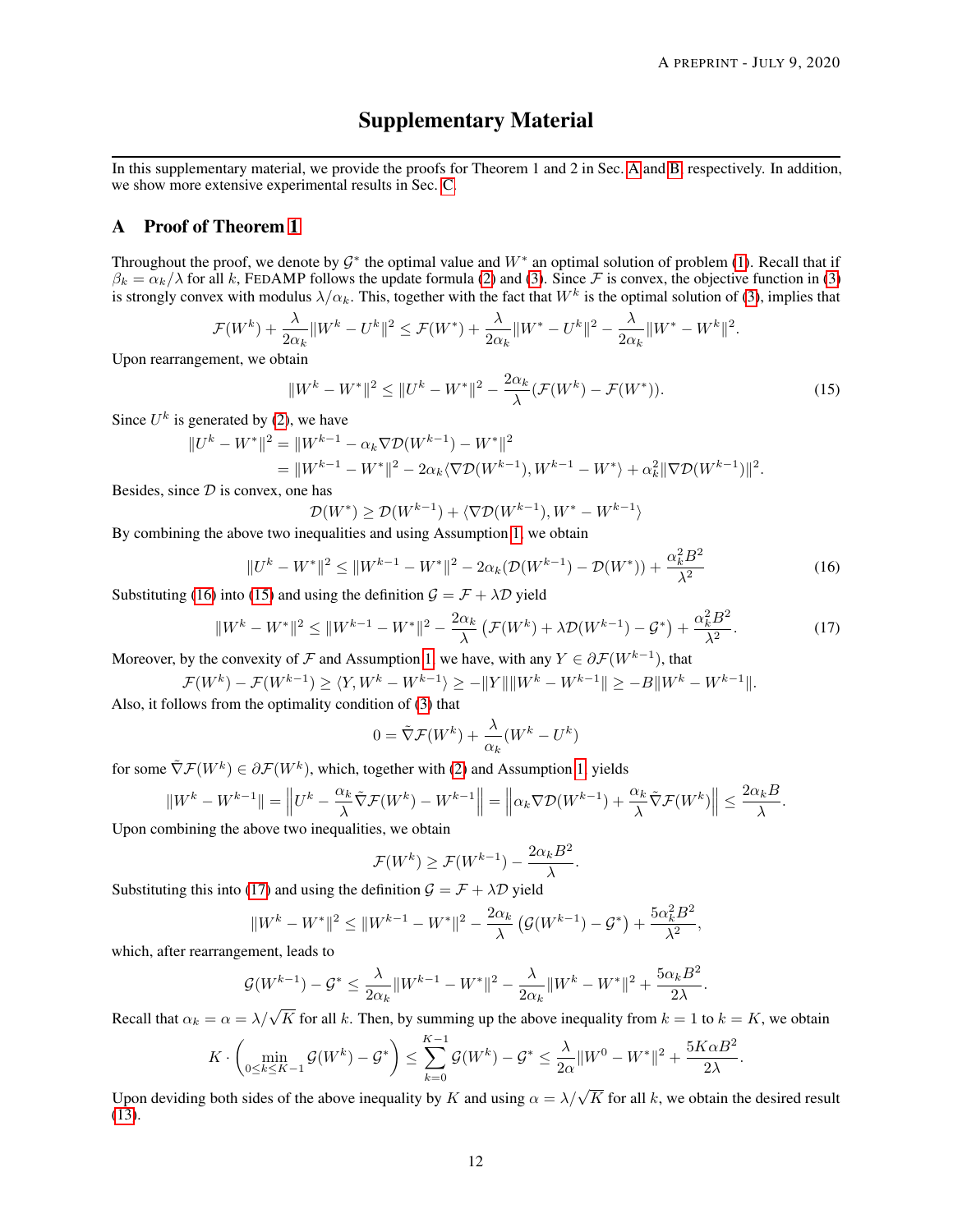# <span id="page-12-0"></span>B Proof of Theorem [2](#page-5-6)

The proof of Theorem [2](#page-5-6) is motivated by the analysis in [\[54\]](#page-10-2). Define the function  $\hat{G} : \mathbb{R}^d \to \mathbb{R}$  as

<span id="page-12-1"></span>
$$
\hat{\mathcal{G}}(W) = \min_{V \in \mathbb{R}^{d \times m}} \mathcal{G}(V) + 2L \|V - W\|^2,
$$
\n(18)

where L is the Lipschitz constant of  $\nabla \mathcal{D}$ . Also, given any  $W \in \mathbb{R}^{d \times m}$ , we denote by  $\bar{W}$  an optimal solution of the minimization problem in [\(18\)](#page-12-1), *i.e.*,  $\hat{G}(W) = G(\bar{W}) + 2L\|\bar{W} - W\|^2$ . It then follows from the update of  $U^k$  in [\(2\)](#page-2-2) that

$$
\hat{\mathcal{G}}(U^{k}) = \min_{V} \mathcal{G}(V) + 2L||V - U^{k}||^{2} \leq \mathcal{G}(\bar{W}^{k-1}) + 2L||\bar{W}^{k-1} - U^{k}||^{2}
$$
\n
$$
= \mathcal{G}(\bar{W}^{k-1}) + 2L||\bar{W}^{k-1} - W^{k-1} + \alpha_{k} \nabla \mathcal{D}(W^{k-1})||^{2}
$$
\n
$$
= \mathcal{G}(\bar{W}^{k-1}) + 2L||\bar{W}^{k-1} - W^{k-1}||^{2} + 4\alpha_{k}L\langle \nabla \mathcal{D}(W^{k-1}), \bar{W}^{k-1} - W^{k-1} \rangle + 2\alpha_{k}^{2}L||\nabla \mathcal{D}(W^{k-1})||^{2}
$$
\n
$$
= \hat{\mathcal{G}}(W^{k-1}) + 4\alpha_{k}L\langle \nabla \mathcal{D}(W^{k-1}), \bar{W}^{k-1} - W^{k-1} \rangle + 2\alpha_{k}^{2}L||\nabla \mathcal{D}(W^{k-1})||^{2}.
$$

By Assumption [1,](#page-5-3) we have  $\|\nabla \mathcal{D}(W^{k-1})\| \leq B/\lambda$ . Besides, since  $\nabla \mathcal{D}$  is Lipschitz continuous with Lipschitz constant  $L/\lambda$ , it holds that

<span id="page-12-6"></span>
$$
\mathcal{D}(\bar{W}^{k-1}) - \mathcal{D}(W^{k-1}) - \langle \nabla \mathcal{D}(W^{k-1}), \bar{W}^{k-1} - W^{k-1} \rangle \ge -\frac{L}{2\lambda} \|\bar{W}^{k-1} - W^{k-1}\|^2,
$$

see, *e.g.*, [\[55\]](#page-10-3). Thus, we obtain

$$
\hat{\mathcal{G}}(U^k) \le \hat{\mathcal{G}}(W^{k-1}) + 4\alpha_k L \left( \mathcal{D}(\bar{W}^{k-1}) - \mathcal{D}(W^{k-1}) \right) + \frac{2\alpha_k L^2}{\lambda} \|\bar{W}^{k-1} - W^{k-1}\|^2 + \frac{2\alpha_k^2 L B^2}{\lambda^2}.
$$
 (19)

Moreover, by the update of  $W^k$  in [\(3\)](#page-2-4) and the fact that  $\mathcal F$  is continuously differentiable, we know that

<span id="page-12-2"></span>
$$
\nabla \mathcal{F}(W^k) + \frac{\lambda}{\alpha_k} (W^k - U^k) = 0.
$$
\n(20)

This, together with [\(18\)](#page-12-1), yields

$$
\hat{\mathcal{G}}(W^k) = \min_{V} \mathcal{G}(V) + 2L||V - W^k||^2 \leq \mathcal{G}(\bar{U}^k) + 2L||\bar{U}^k - W^k||^2
$$
\n
$$
= \mathcal{G}(\bar{U}^k) + 2L||\bar{U}^k - U^k + \frac{\alpha_k}{\lambda} \nabla \mathcal{F}(W^k)||^2
$$
\n
$$
= \mathcal{G}(\bar{U}^k) + 2L||\bar{U}^k - U^k||^2 + \frac{4\alpha_k L}{\lambda} \langle \nabla \mathcal{F}(W^k), \bar{U}^k - U^k \rangle + \frac{2\alpha_k^2 L}{\lambda^2} ||\nabla \mathcal{F}(W^k)||^2
$$
\n
$$
= \hat{\mathcal{G}}(U^k) + \frac{4\alpha_k L}{\lambda} \langle \nabla \mathcal{F}(W^k), \bar{U}^k - W^k \rangle + \frac{4\alpha_k L}{\lambda} \langle \nabla \mathcal{F}(W^k), W^k - U^k \rangle + \frac{2\alpha_k^2 L}{\lambda^2} ||\nabla \mathcal{F}(W^k)||^2
$$
\n
$$
\leq \hat{\mathcal{G}}(U^k) + \frac{4\alpha_k L}{\lambda} \langle \nabla \mathcal{F}(W^k), \bar{U}^k - W^k \rangle + \frac{2\alpha_k^2 L}{\lambda^2} ||\nabla \mathcal{F}(W^k)||^2,
$$

where the last inequality uses  $\langle \nabla \mathcal{F}(W^k), W^k - U^k \rangle \leq 0$ , which follows from [\(20\)](#page-12-2). By Assumption [1,](#page-5-3) we have  $\|\nabla \mathcal{F}(W^k)\| \leq B$ . Besides, since  $\nabla \mathcal{F}$  is Lipschitz continuous with Lipschitz constant L, it holds that

$$
\mathcal{F}(\bar{U}^k) - \mathcal{F}(W^k) - \langle \nabla \mathcal{F}(W^k), \bar{U}^k - W^k \rangle \ge -\frac{L}{2} \|\bar{U}^k - W^k\|^2.
$$

Thus, we obtain

<span id="page-12-5"></span><span id="page-12-4"></span>
$$
\hat{\mathcal{G}}(W^k) \le \hat{\mathcal{G}}(U^k) + \frac{4\alpha_k L}{\lambda} \left( \mathcal{F}(\bar{U}^k) - \mathcal{F}(W^k) \right) + \frac{2\alpha_k L^2}{\lambda} \|\bar{U}^k - W^k\|^2 + \frac{2\alpha_k^2 L B^2}{\lambda^2}.
$$
 (21)

Next, we claim

$$
\|\bar{W}^{k-1} - \bar{U}^k\| \le 2\|W^{k-1} - U^k\| \le \frac{2\alpha_k B}{\lambda}.
$$
\n(22)

Indeed, by [\(18\)](#page-12-1) and the definition of  $\bar{W}^{k-1}$  and  $\bar{U}^k$ , we have

<span id="page-12-3"></span>
$$
\nabla \mathcal{G}(\bar{W}^{k-1}) + 4L(\bar{W}^{k-1} - W^{k-1}) = 0, \quad \nabla \mathcal{G}(\bar{U}^k) + 4L(\bar{U}^k - U^k) = 0,
$$

which implies that

$$
\langle \mathcal{G}(\bar{W}^{k-1}) - \mathcal{G}(\bar{U}^k), \bar{W}^{k-1} - \bar{U}^k \rangle = 4L \langle W^{k-1} - U^k, \bar{W}^{k-1} - \bar{U}^k \rangle - 4L \|\bar{W}^{k-1} - \bar{U}^k\|^2.
$$
 (23)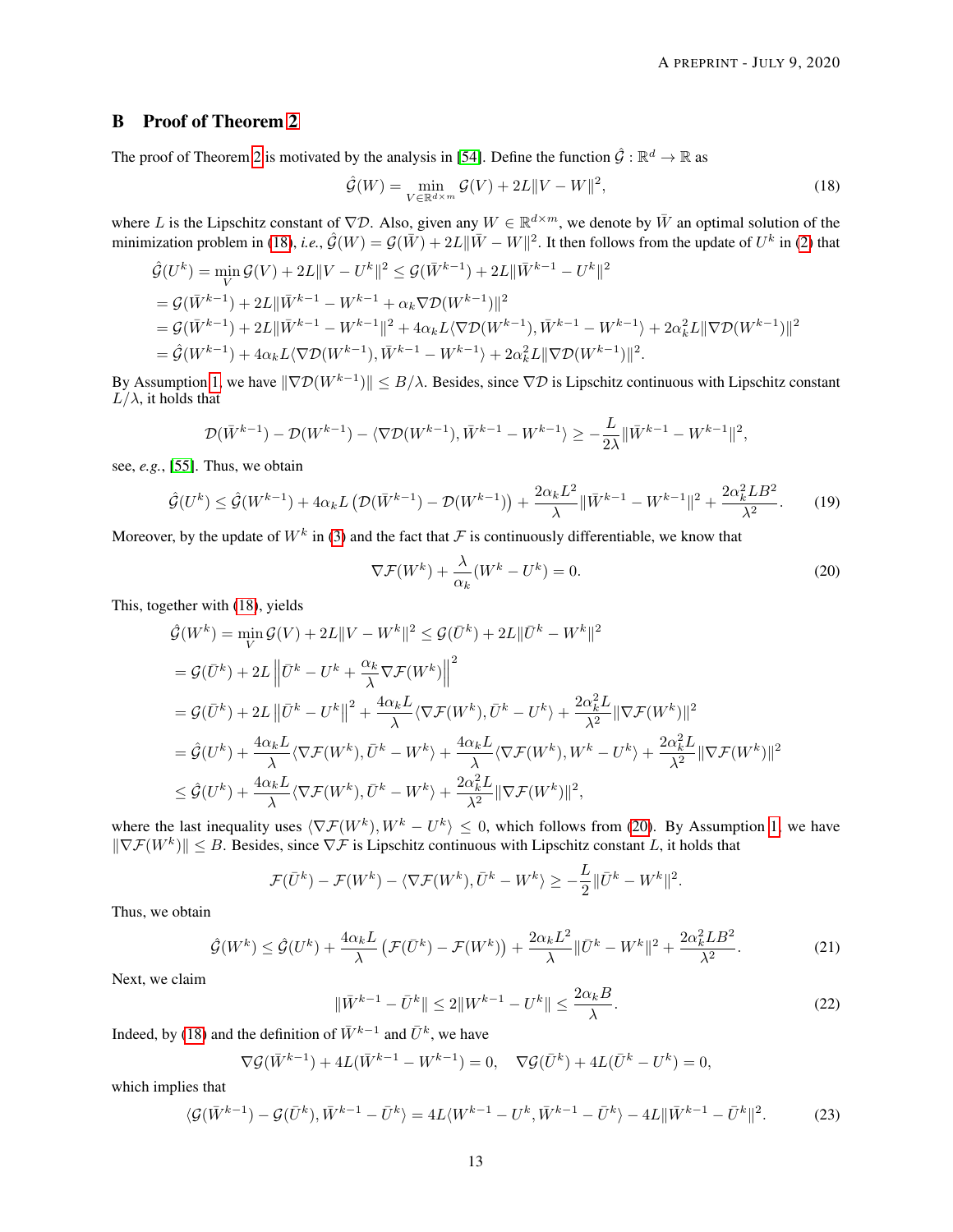On the other hand, since  $\nabla \mathcal{F}$  and  $\nabla \mathcal{D}$  are Lipschitz continuous with constants L and  $L/\lambda$ , respectively, and  $\mathcal{G} = \mathcal{F} + \lambda \mathcal{D}$ , we know that  $\nabla G$  is Lipschitz continuous with Lipschitz constant 2L. It then follows that

$$
\mathcal G(\bar W^{k-1})-\mathcal G(\bar U^k)-\langle\nabla \mathcal G(\bar U^k), \bar W^{k-1}-\bar U^k\rangle\geq -L\|\bar W^{k-1}-\bar U^k\|^2,\\ \mathcal G(\bar U^k)-\mathcal G(\bar W^{k-1})-\langle\nabla \mathcal G(\bar W^{k-1}), \bar U^k-\bar W^{k-1}\rangle\geq -L\|\bar W^{k-1}-\bar U^k\|^2,
$$

which, by adding up the two inequalities, yields

<span id="page-13-0"></span>
$$
\langle \mathcal{G}(\bar{W}^{k-1}) - \mathcal{G}(\bar{U}^k), \bar{W}^{k-1} - \bar{U}^k \rangle \ge -2L \|\bar{W}^{k-1} - \bar{U}^k\|^2.
$$

By this and [\(23\)](#page-12-3), we obtain

$$
\|\bar{W}^{k-1}-\bar{U}^k\|^2\leq 2\langle W^{k-1}-U^k,\bar{W}^{k-1}-\bar{U}^k\rangle\leq 2\|W^{k-1}-U^k\|\|\bar{W}^{k-1}-\bar{U}^k\|
$$

and thus the first inequality in [\(22\)](#page-12-4) holds. The second inequality in [\(22\)](#page-12-4) follows directly from [\(2\)](#page-2-2) and Assumption [1.](#page-5-3) Besides, by [\(2\)](#page-2-2), [\(3\)](#page-2-4), and Assumption [1,](#page-5-3) we have

$$
||W^k - W^{k-1}|| = \left||U^k - \frac{\alpha_k}{\lambda} \nabla \mathcal{F}(W^k) - W^{k-1}||\right| = \left||\alpha_k \nabla \mathcal{D}(W^{k-1}) + \frac{\alpha_k}{\lambda} \nabla \mathcal{F}(W^k)\right|| \le \frac{2\alpha_k B}{\lambda}.
$$
 (24)

Then, by [\(22\)](#page-12-4), [\(24\)](#page-13-0), the Lipschitz continuity of  $\nabla \mathcal{F}$ , and Assumption [1,](#page-5-3) we derive

$$
\mathcal{F}(\bar{U}^k) - \mathcal{F}(W^k) = \mathcal{F}(\bar{U}^k) - \mathcal{F}(\bar{W}^{k-1}) + \mathcal{F}(\bar{W}^{k-1}) - \mathcal{F}(W^{k-1}) + \mathcal{F}(W^{k-1}) - \mathcal{F}(W^k)
$$
  
\n
$$
\leq \mathcal{F}(\bar{W}^{k-1}) - \mathcal{F}(W^{k-1}) + B\|\bar{U}^k - \bar{W}^{k-1}\| + B\|W^{k-1} - W^k\|
$$
  
\n
$$
\leq \mathcal{F}(\bar{W}^{k-1}) - \mathcal{F}(W^{k-1}) + \frac{4\alpha_k B^2}{\lambda},
$$

and

$$
\begin{aligned} \|\bar{U}^k - W^k\|^2 &= \|\bar{U}^k - \bar{W}^{k-1} + \bar{W}^{k-1} - W^{k-1} + W^{k-1} - W^k\|^2 \\ &\le 4\|\bar{U}^k - \bar{W}^{k-1}\|^2 + 2\|\bar{W}^{k-1} - W^{k-1}\|^2 + 4\|W^{k-1} - W^k\|^2 \\ &\le \frac{32\alpha_k^2 B^2}{\lambda^2} + 2\|\bar{W}^{k-1} - W^{k-1}\|^2, \end{aligned}
$$

where we use the inequality  $(a+b+c)^2 \leq 2a^2+4b^2+4c^2$  for any  $a, b, c \in \mathbb{R}$ . Combining the above two inequalities with  $(21)$  gives us

<span id="page-13-1"></span>
$$
\hat{\mathcal{G}}(W^{k}) \leq \hat{\mathcal{G}}(U^{k}) + \frac{4\alpha_{k}L}{\lambda} \left( \mathcal{F}(\bar{W}^{k-1}) - \mathcal{F}(W^{k-1}) \right) + \frac{4\alpha_{k}L^{2}}{\lambda} \|\bar{W}^{k-1} - W^{k-1}\|^{2} + \frac{18\alpha_{k}^{2}LB^{2}}{\lambda^{2}} + \frac{64\alpha_{k}^{3}L^{2}B^{2}}{\lambda^{3}}.
$$
\n(25)

Upon adding [\(19\)](#page-12-6) with [\(25\)](#page-13-1) and using  $\mathcal{G} = \mathcal{F} + \lambda \mathcal{D}$ , we obtain

<span id="page-13-2"></span>
$$
\hat{\mathcal{G}}(W^{k}) \leq \hat{\mathcal{G}}(W^{k-1}) + \frac{4\alpha_{k}L}{\lambda} \left( \mathcal{G}(\bar{W}^{k-1}) - \mathcal{G}(W^{k-1}) \right) + \frac{6\alpha_{k}L^{2}}{\lambda} \|\bar{W}^{k-1} - W^{k-1}\|^{2} \n+ \frac{20\alpha_{k}^{2}LB^{2}}{\lambda^{2}} + \frac{64\alpha_{k}^{3}L^{2}B^{2}}{\lambda^{3}} \n= \hat{\mathcal{G}}(W^{k-1}) + \frac{4\alpha_{k}L}{\lambda} \left( \mathcal{G}(\bar{W}^{k-1}) - \mathcal{G}(W^{k-1}) + 2L\|\bar{W}^{k-1} - W^{k-1}\|^{2} \right) \n- \frac{2\alpha_{k}L^{2}}{\lambda} \|\bar{W}^{k-1} - W^{k-1}\|^{2} + \frac{20\alpha_{k}^{2}LB^{2}}{\lambda^{2}} + \frac{64\alpha_{k}^{3}L^{2}B^{2}}{\lambda^{3}}.
$$
\n(26)

By the definition of  $\bar{W}^{k-1}$  and [\(18\)](#page-12-1), we know that  $\mathcal{G}(\bar{W}^{k-1}) + 2L \|\bar{W}^{k-1} - W^{k-1}\|^2 \leq \mathcal{G}(W^{k-1})$ . This, together with [\(26\)](#page-13-2), yields

$$
\hat{\mathcal{G}}(W^k) \leq \hat{\mathcal{G}}(W^{k-1}) - \frac{2\alpha_k L^2}{\lambda} \|\bar{W}^{k-1} - W^{k-1}\|^2 + \frac{20\alpha_k^2 L B^2}{\lambda^2} + \frac{64\alpha_k^3 L^2 B^2}{\lambda^3}.
$$

Since  $\alpha_k = \alpha = \lambda/\sqrt{K}$  for all  $k = 1, 2, ..., K$ , by summing up the above inequality from  $k = 1$  to  $k = K$ , we obtain  $\mathbf{r}$ 

<span id="page-13-3"></span>
$$
\min_{0 \le k \le K} \|\bar{W}^{k} - W^{k}\|^2 \le \frac{1}{K} \sum_{k=1}^{K} \|\bar{W}^{k-1} - W^{k-1}\|^2
$$
\n
$$
\le \frac{\lambda}{2\alpha L^2} \cdot \frac{\hat{\mathcal{G}}(W^0) - \hat{\mathcal{G}}(W^k)}{K} + \frac{10\alpha B^2}{\lambda L} + \frac{32\alpha^2 B^2}{\lambda^2}.
$$
\n(27)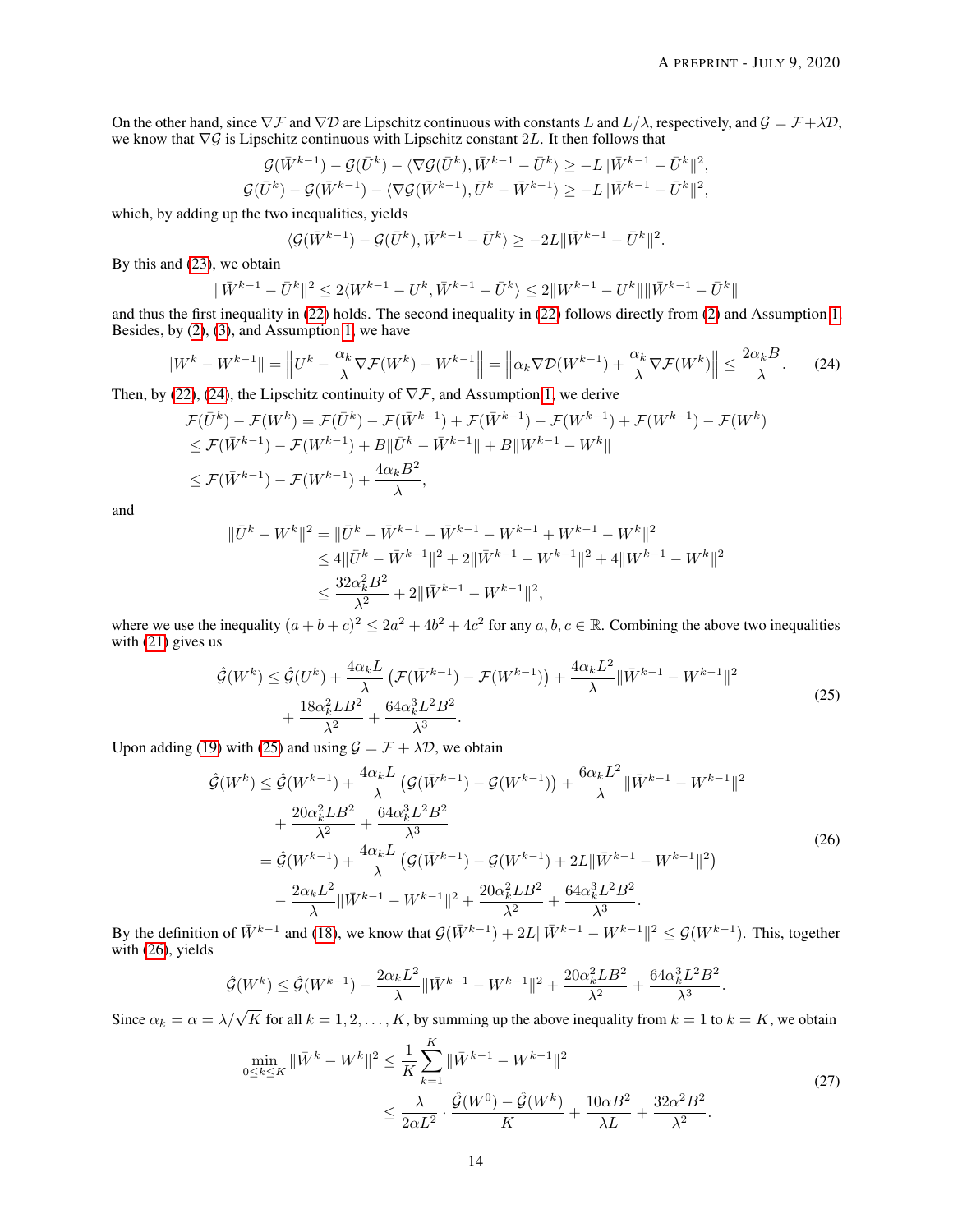From [\(18\)](#page-12-1), one can verify that

$$
\hat{\mathcal{G}}(W^0)\leq \mathcal{G}(W^0), \quad \text{and} \quad \hat{\mathcal{G}}(W^k)\geq \mathcal{G}^*,
$$

where  $\mathcal{G}^*$  is the optimal value of [\(1\)](#page-2-1). Also, using the definition of  $\bar{W}^k$ , we obtain by taking the optimality condition of  $(18)$  that

$$
\nabla \mathcal{G}(\bar{W}^k) + 4L(\bar{W}^k - W^k) = 0,
$$

which, together with the fact that  $\nabla G$  is Lipschitz continuous with Lipschitz constant 2L, implies that

$$
\|\nabla \mathcal{G}(W^k)\| \leq \|\nabla \mathcal{G}(\bar{W}^k)\| + \|\nabla \mathcal{G}(\bar{W}^k) - \nabla \mathcal{G}(W^k)\| \leq 6L\|\bar{W}^k - W^k\|.
$$

By these, [\(27\)](#page-13-3), and  $\alpha = \lambda/\sqrt{K}$ , we have

$$
\min_{0\leq k\leq K}\|\nabla \mathcal{G}(W^k)\|^2\leq \frac{18(\mathcal{G}(W^0)-\mathcal{G}^*+20LB^2)}{\sqrt{K}}+\mathcal{O}\left(\frac{1}{K}\right)=\mathcal{O}\left(\frac{\mathcal{G}(w_1^0,\ldots,w_m^0)-\mathcal{G}^*+LB^2}{\sqrt{K}}\right)
$$

as desired.

# <span id="page-14-0"></span>C Experiments

In this section, we provide more extensive experimental results to demonstrate the outstanding performance of FEDAMP and HEURFEDAMP in the challenging non-IID data setting as described in Sec. [4.](#page-5-2) Specifically, we show the results for dirty labels and dropped clients on different datasets for this setting in Sec. [C.2](#page-15-0) and [C.3,](#page-15-1) respectively. In addition, we also provide experimental results on IID and pathological non-IID settings in Sec. [C.4](#page-15-2) and [C.5,](#page-16-0) respectively.

#### <span id="page-14-1"></span>C.1 Experimental Details

Datasets. As detailed below, we describe how we prepare the challenging non-IID data settings for MNIST, FMNIST and CIFAR100 datasets, which is similar to the preparation for EMNIST as described in Sec. [4.1.](#page-5-7)

MNIST: We set 100 clients and divide them into 5 groups where each group contains 20 clients. Each client in the first group has 500 training samples, while for each client in the remaining 4 groups has 400, 300, 200 and 100 training samples, respectively. The training samples on each client in the first group are dominated by class '0' to '1', while for the training samples on each client in the remaining 4 groups, they are dominated by class '2' to '3', '4' to '5', '6' to '7', and '8' to '9', respectively. On each client, the dominated classes uniformly have 80% of data while the non-dominated classes uniformly have the rest 20% of data. In addition, each client has 100 testing samples which has the same distribution as the training samples on the same client.

FMNIST: For FMNIST dataset, we set the same preparation as the preparation for MNIST dataset except the number of training samples. Each client in the first group has 600 training samples, while for each client in the remaining 4 groups has 500, 400, 300 and 200 training samples, respectively. This is because the total number of FMNIST training samples is 60,000, and it is larger than the number of MNIST training samples which is 50,000.

CIFAR100: Since CIFAR100 originally has 100 classes which can be equally grouped into 20 superclasses, we divide this dataset into 20 groups where each group contains 5 clients. In each group, the training samples are dominated by one superclass. Similarly as before, on each client, the dominated classes uniformly have 80% of data while the non-dominated classes uniformly have the rest 20% of data. The number of training samples on client 1-20 (first 4 groups) is 500, while the number of training samples on client 21-40 (second 4 groups), 41-60 (third 4 groups), 61-80 (fourth 4 groups) and 81-100 (fifth 4 groups) is 400, 300, 200 and 100, respectively. In addition, each client has 100 testing samples which follow the distribution of the training samples on the same client.

For each dataset, besides the above challenging non-IID settings, we build two more types of data distribution settings, i.e., IID and pathological non-IID. In the IID setting, the data is uniformly distributed across different clients as described in [\[2\]](#page-7-1), while in the pathological non-IID setting, we follow the steps provided in [\[2\]](#page-7-1), where they partition the dataset based on labels and on each client, samples are drawn only from two classes. Comparing with the pathological non-IID setting, every client in the challenging non-IID setting has data from all classes and the number of samples on each client is unbalanced. This is a much more practical scenario to evaluate the federated learning algorithms' performance on non-IID data settings.

Implementation. In Sec. 4.1, we provide the common hyperparameters used for all the methods in all the experiments. Here, we provide hyperparameters chosen for FEDAMP and HEURFEDAMP. First, we set  $\beta_k = 10^4$  initially and multiple it by 0.1 every 30 communication rounds for all the experiments. Second, from Table [2](#page-15-3) to [4,](#page-15-4) we list all other hyperparameters which we obtain through the cross validation for each data setting. For the sake of simplicity, we choose a constant self-attention  $\tau_{k,i}$  in each training process, i.e.,  $\tau_{k,i} = \tau$ . We find that when  $\tau \approx 1-1/(N_i+1)$  where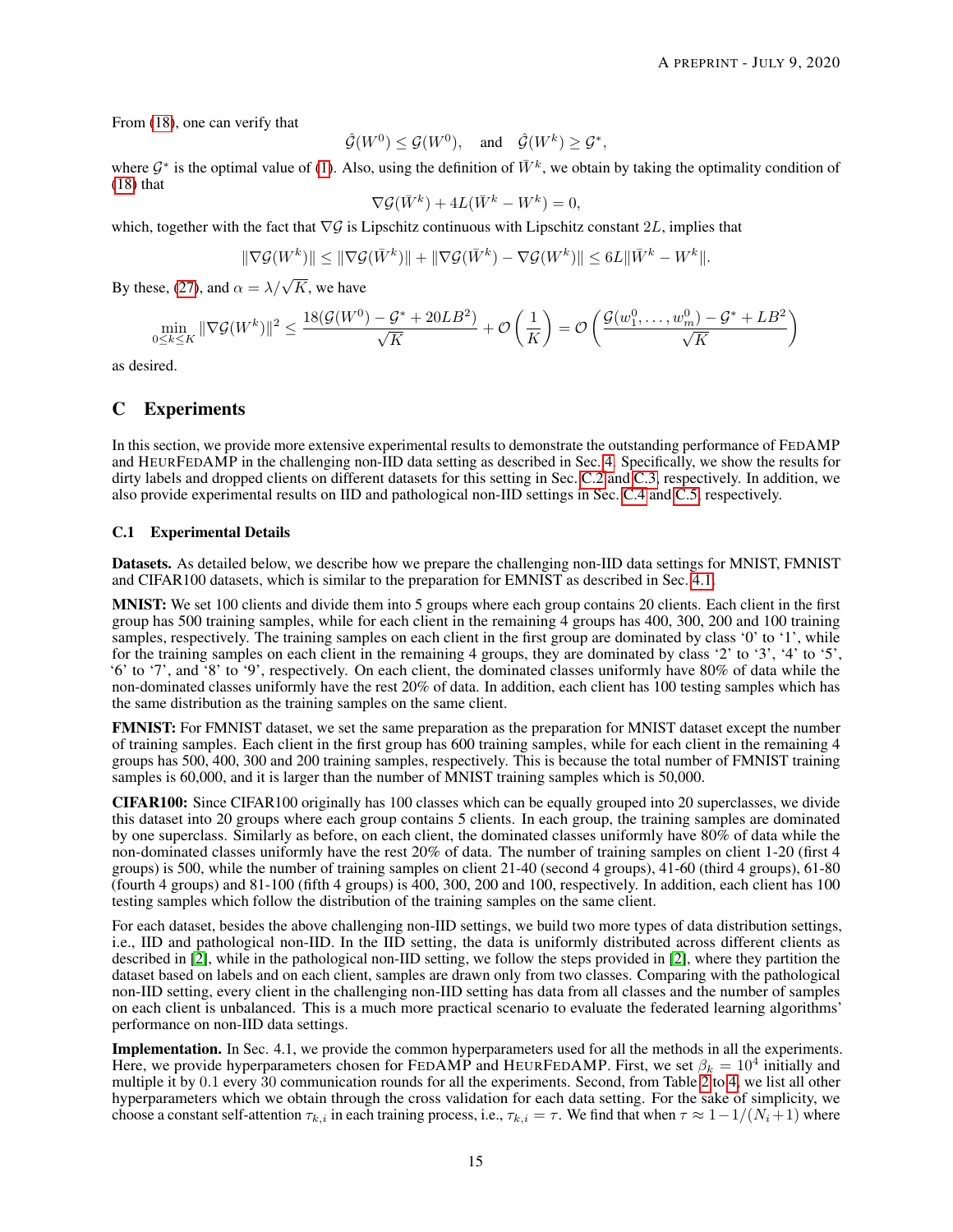<span id="page-15-3"></span>

| Table 2. Values of 11yperparameters channeliging non-trip) |              |      |               |                      |  |  |
|------------------------------------------------------------|--------------|------|---------------|----------------------|--|--|
| Parameter                                                  | <b>MNIST</b> |      | FMNIST EMNIST | CIFAR <sub>100</sub> |  |  |
| $\sigma$ (FEDAMP)                                          | 100          |      |               | 10 <sup>6</sup>      |  |  |
| $\sigma$ (HEURFEDAMP)                                      | 25           | 100  | 50            | Ю                    |  |  |
| $\tau$ (FEDAMP and HEURFEDAMP)                             | 0.95         | 0.95 | 09            | 0.8                  |  |  |

Table 2: Values of Hyperparameters(Chanllenging non-IID)

|  |  | Table 3: Values of Hyperparameters(IID) |  |
|--|--|-----------------------------------------|--|
|--|--|-----------------------------------------|--|

| Parameter                      | <b>MNIST</b> | <b>FMNIST</b> | <b>EMNIST</b> | CIFAR <sub>100</sub> |
|--------------------------------|--------------|---------------|---------------|----------------------|
| $\sigma$ (FEDAMP)              | 100          | 100           | 10            | 10 <sup>6</sup>      |
| $\sigma$ (HEURFEDAMP)          | 25           | 50            | 50            | 10                   |
| $\tau$ (FEDAMP and HEURFEDAMP) | 0.99         | 0.99          | 0.084         | 0.99                 |

Table 4: Values of Hyperparameters(Pathological non-IID)

<span id="page-15-4"></span>

| Parameter                      | <b>MNIST</b> | <b>FMNIST</b> | EMNIST | CIFAR <sub>100</sub> |
|--------------------------------|--------------|---------------|--------|----------------------|
| $\sigma$ (FEDAMP)              | 100          |               |        | 106                  |
| $\sigma$ (HEURFEDAMP)          | 25           | 100           | 50     |                      |
| $\tau$ (FEDAMP and HEURFEDAMP) | 0.5          | 0.5           | 0.5    | 0.5                  |

 $N_i$  is the number of similar distribution clients for client i, FEDAMP and HEURFEDAMP achieve better performance. We also observe that the parameter  $\sigma$ 's range for FEDAMP is very large due to the large variation of the Euclidean distance between parameters of two models in high dimension space. This is one of our motivations of proposing HEURFEDAMP in Sec. [3.3.](#page-5-0)

# <span id="page-15-0"></span>C.2 Tolerance to Dirty Data

Besides the dirty data experiments on EMNIST dataset which is shown in Sec[.4.3,](#page-6-1) we also conduct more experiments on MNIST, FMNIST and CIFAR100 to examine the tolerance of dirty data for FEDAMP, HEURFEDAMP, and baselines. The dirty data setting is the same as stated in Sec. [4.3.](#page-6-1)

The results on MNIST, FMNIST and CIFAR100 are shown in Fig. [3,](#page-16-1) [4](#page-16-2) and [5,](#page-16-3) respectively. Similar to the performance on EMNIST which is shown in Sec. [4.3,](#page-6-1) FEDAMP and HEURFEDAMP all achieve the best mean validation accuracy in all three levels of dirty labels. This further confirms the effectiveness of applying the attentive message passing mechanism when encountering dirty data.

# <span id="page-15-1"></span>C.3 Tolerance to Dropped Clients

To address the unreliable operating environment challenge in personalized federated learning, we conduct the dropped clients experiments for FEDAMP, HEURFEDAMP and the baselines. The results of 10%, 30%, and 50% randomly dropped clients in each round for the four challenging non-IID datasets are shown in Fig. [6](#page-17-0) to [9.](#page-17-1) We clearly see that for EMNIST, MNIST and FMNIST, the overall mean validation accuracy of FEDAMP and HEURFEDAMP are better than baselines. For CIFAR100, FEDAMP and HEURFEDAMP can also compete or outperform FedAvg-FT in terms of the mean validation accuracy when the number of communication rounds is more than 60. This demonstrates that both FEDAMP and HEURFEDAMP can robustly handle clients dropping.

# <span id="page-15-2"></span>C.4 Experiments results on the IID data setting

In Table [5,](#page-16-4) we summarize the performance of FEDAMP, HEURFEDAMP and baselines in terms of the best mean validation accuracy for the IID data setting described in Sec. [C.1.](#page-14-1) We observe that for MNIST, FMNIST and EMNIST datasets, FEDAMP, HEURFEDAMP, FedAvg and FedProx all achieve similar accuracy. In the meanwhile, FedAvg outperforms other methods for CIFAR100 dataset. However, we find that by increasing the number of communication rounds for FEDAMP and HEURFEDAMP, they can achieve similar best mean validation accuracy as FedAvg for CIFAR100 dataset. One major reason for this observation is that in the IID setting, training a single global model is obviously more efficient than training multiple personalized cloud models. In conclusion, FEDAMP and HEURFEDAMP can achieve comparable performance as FedAvg and FedProx when data setting is IID but they may require a larger number of communication rounds to achieve the similar performance of FedAvg when encountering a difficult dataset, such as CIFAR100.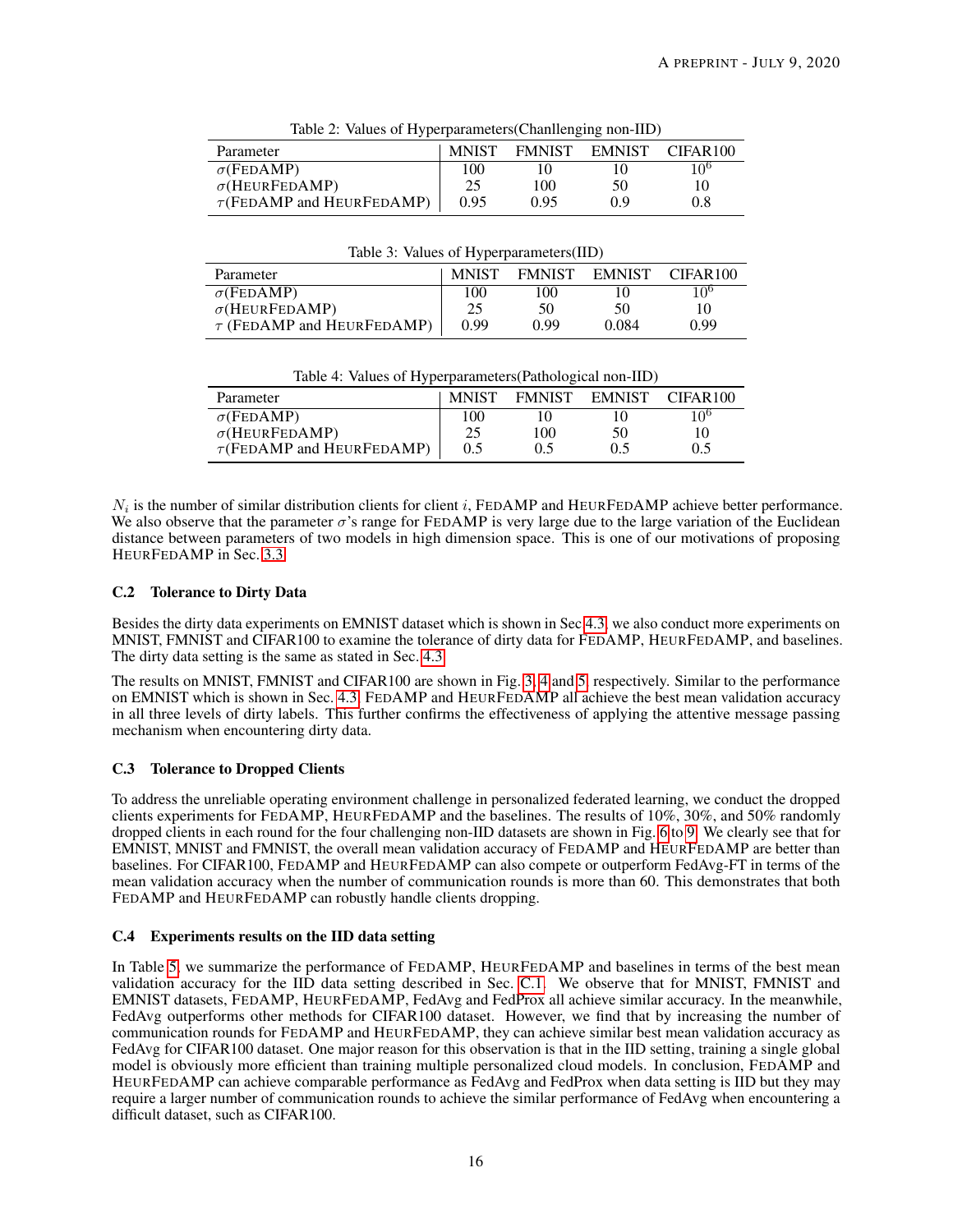<span id="page-16-1"></span>

Figure 3: Performance of FEDAMP and HEURFEDAMP compared with baselines for different levels of dirty labels on MNIST.

<span id="page-16-2"></span>

Figure 4: Performance of FEDAMP and HEURFEDAMP compared with baselines for different levels of dirty labels on FMNIST.

<span id="page-16-3"></span>

<span id="page-16-4"></span>Figure 5: Performance of FEDAMP and HEURFEDAMP compared with baselines for different levels of dirty labels on CIFAR100.

| rable 5. Dest mean vanuation accuracy for HD (in $\pi$ ) |              |               |               |          |  |  |  |
|----------------------------------------------------------|--------------|---------------|---------------|----------|--|--|--|
| Methods                                                  | <b>MNIST</b> | <b>FMNIST</b> | <b>EMNIST</b> | CIFAR100 |  |  |  |
| Separate                                                 | 99.27        | 81.66         | 54.41         | 9.82     |  |  |  |
| FedAvg                                                   | 99.31        | 91.94         | 74.38         | 49.59    |  |  |  |
| FedAvg-FT                                                | 98.98        | 90.17         | 70.53         | 35.07    |  |  |  |
| FedProx                                                  | 98.81        | 90.19         | 73.14         | 46.50    |  |  |  |
| FedProx-FT                                               | 98.72        | 89.02         | 69.49         | 40.77    |  |  |  |
| <b>FEDAMP</b>                                            | 99.22        | 92.05         | 74.07         | 45.58    |  |  |  |
| <b>HEURFEDAMP</b>                                        | 99.28        | 91.80         | 74.07         | 45.88    |  |  |  |

Table 5: Best mean validation accuracy for IID (in  $\%$ )

#### <span id="page-16-0"></span>C.5 Experiments results on the pathological non-IID setting

In Table [6,](#page-18-0) we summarize the performance of FEDAMP, HEURFEDAMP and baselines in terms of the best mean validation accuracy for the pathological non-IID data setting described in Sec. [C.1.](#page-14-1) It is easy to observe that the FEDAMP, HEURFEDAMP, FedAvg-FT, Fedprox-FT and separate training all achieve over 97% best mean validation accuracy on MNIST, FMNIST and EMNIST datasets. For CIFAR100, FEDAMP, HEURFEDAMP, FedAvg-FT and Fedprox-FT all achieve around 95% accuracy which is about 2% higher than the separate training. In addition, we observe that in this pathological non-IID setting, the separate training can achieve much higher accuracy when comparing with other two data settings. The reason for these observations is that in this data setting, the samples on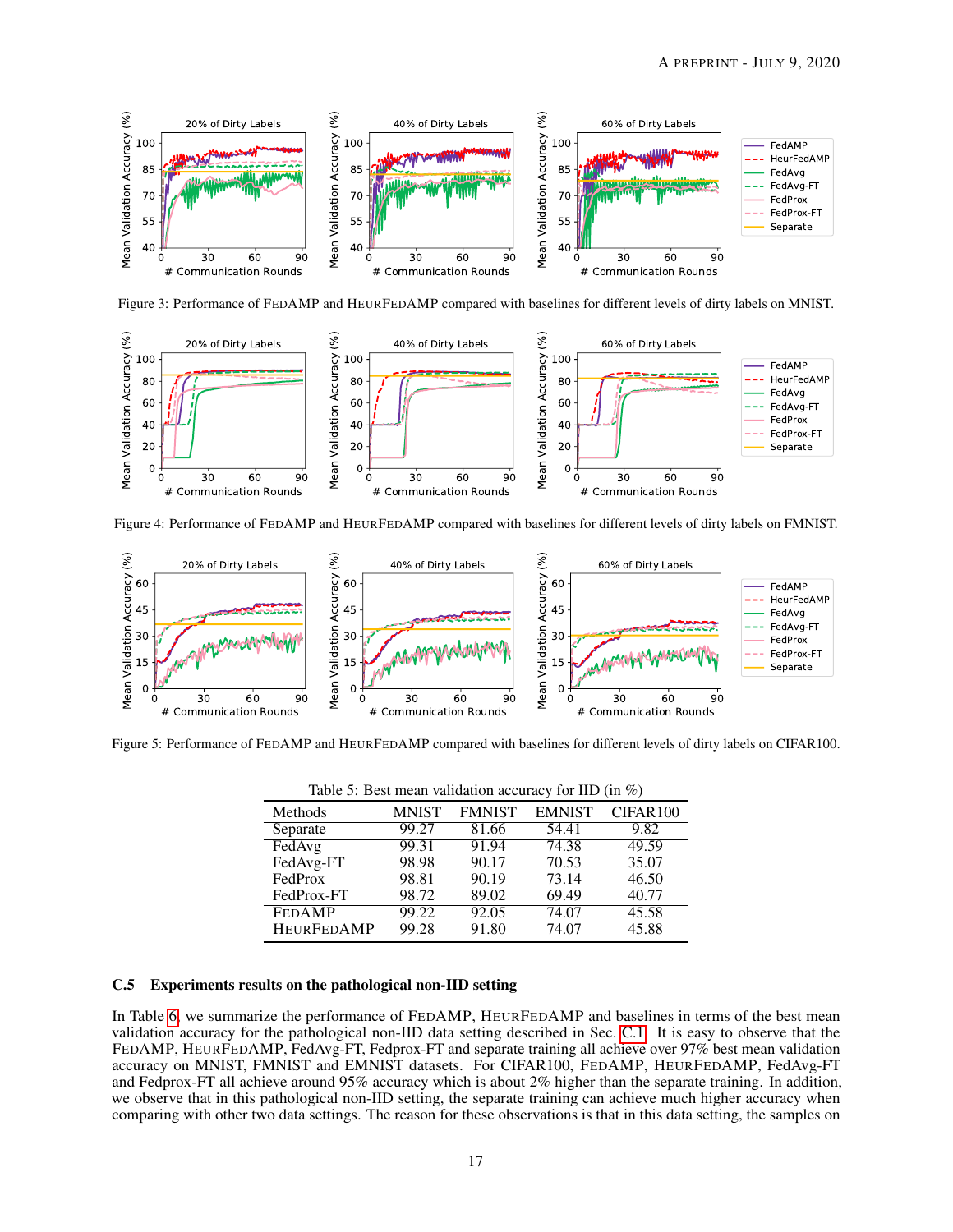<span id="page-17-0"></span>

Figure 6: Performance of FEDAMP and HEURFEDAMP compared with baselines for different number of dropped clients on EMNIST.



Figure 7: Performance of FEDAMP and HEURFEDAMP compared with baselines for different number of dropped clients on MNIST.



Figure 8: Performance of FEDAMP and HEURFEDAMP compared with baselines for different number of dropped clients on FMNIST.

<span id="page-17-1"></span>

Figure 9: Performance of FEDAMP and HEURFEDAMP compared with baselines for different number of dropped clients on CIFAR100.

each client only contain 2 classes. Thus, essentially a binary classifier is trained locally. This makes the training much simpler when comparing with the IID and challenging non-IID settings, where all clients have samples from all classes.